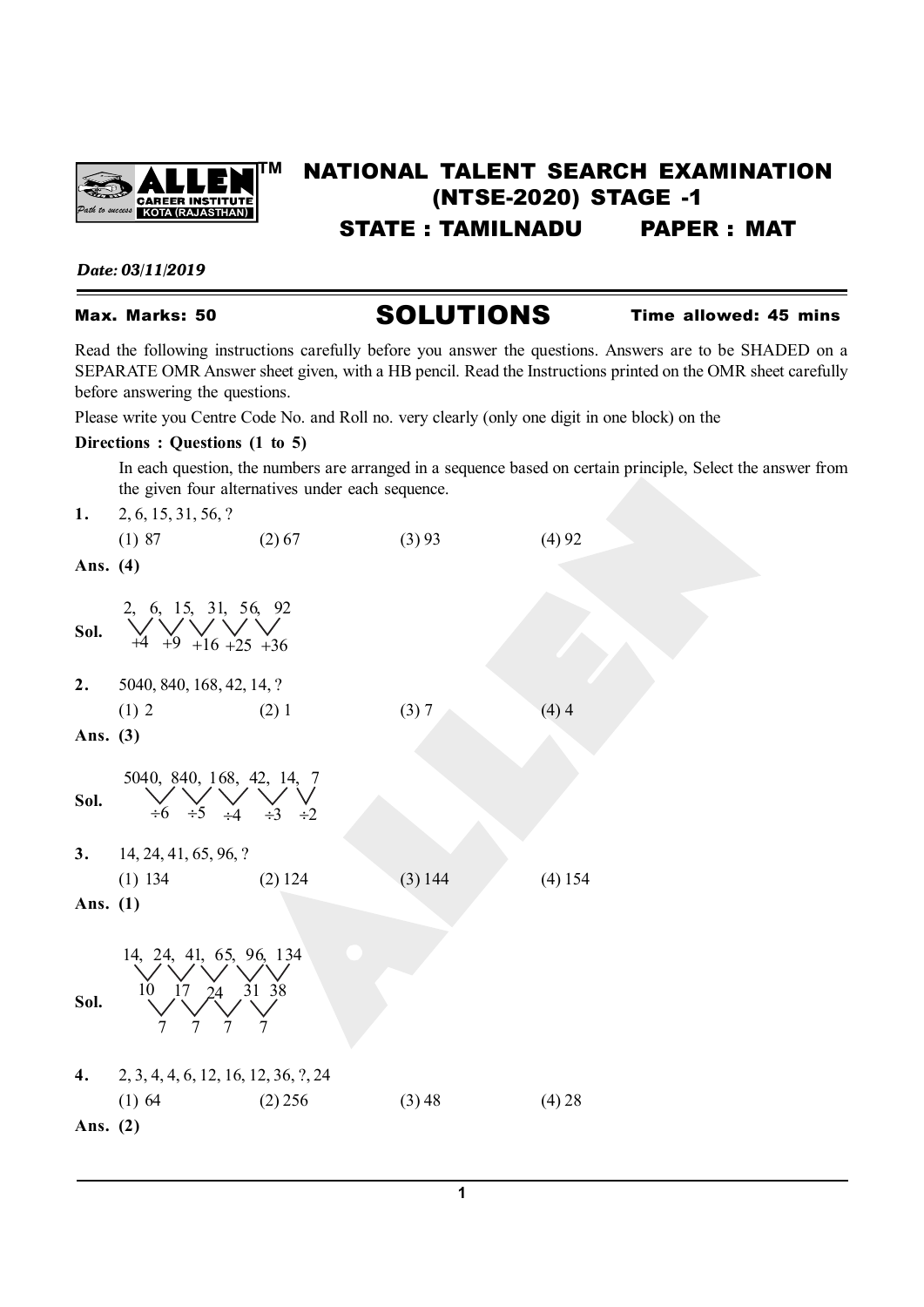| Sol.       | 2, 3, 4, 4, 6, 12, 16, 12, 36, 256                                                                                                                                                                  |           |           |
|------------|-----------------------------------------------------------------------------------------------------------------------------------------------------------------------------------------------------|-----------|-----------|
|            | 5. $5, 1, 11, 6, 17, 36, 23, ?$                                                                                                                                                                     |           |           |
|            | (2) 108<br>$(1)$ 216                                                                                                                                                                                | (3) 54    | $(4)$ 59  |
| Ans. $(1)$ |                                                                                                                                                                                                     |           |           |
| Sol.       | $\times 6 \times 6 \times 6$<br>5, 1, 11, 6, 17, 36, 23, 216<br>+6 +6 +6                                                                                                                            |           |           |
|            | Directions: (Questions number 6 to 10)                                                                                                                                                              |           |           |
|            | Identify the wrong number / letters in the series.                                                                                                                                                  |           |           |
| 6.         | 25, 62, 122, 214, 341<br>$(1)$ 122 $(2)$ 62                                                                                                                                                         | $(3)$ 214 | $(4)$ 341 |
| Ans. $(1)$ |                                                                                                                                                                                                     |           |           |
|            |                                                                                                                                                                                                     |           |           |
|            | <b>Sol.</b> $\begin{array}{ccc} & 25, & 62, & 122, & 214, & 341 \\ \Downarrow & \Downarrow & \Downarrow & \Downarrow & \Downarrow \\ & 3^3 - 2 & 4^3 - 2 & 5^3 - 2 & 6^3 - 2 & 7^3 - 2 \end{array}$ |           |           |
|            | $\therefore$ 122 is wrong answer.                                                                                                                                                                   |           |           |
|            | 7. $1, 3, 7, 15, 31, 65, 127$                                                                                                                                                                       |           |           |
|            | (1) 7<br>$(2)$ 31                                                                                                                                                                                   | (3) 15    | (4) 65    |
| Ans. (4)   |                                                                                                                                                                                                     |           |           |
| Sol.       | 1, 3, 7, 15, 31, 65, 127<br>$+8$ +16 +32 +64                                                                                                                                                        |           |           |
|            | $\therefore$ 65 is wrong answer.                                                                                                                                                                    |           |           |
|            | <b>8.</b> $-1, 2, 2, 5, 7, 10, 14, 17, 23, 26$                                                                                                                                                      |           |           |
|            | (1) 17<br>(2) 7                                                                                                                                                                                     | (3) 23    | (4) 10    |
|            | Ans. (NA)                                                                                                                                                                                           |           |           |
| Sol.       |                                                                                                                                                                                                     |           |           |
| 9.         | AD, EG, IJ, MM, QP, UP                                                                                                                                                                              |           |           |
| Ans. (2)   | (1) EG<br>$(2)$ UP                                                                                                                                                                                  | $(3)$ QP  | $(4)$ MM  |
| Sol.       | 19<br>10<br>4<br>13<br>16<br>7<br>AD, EG, IJ,<br>MM,<br>QP,<br>UR                                                                                                                                   |           |           |
|            | $\therefore$ UP is wrong answer.                                                                                                                                                                    |           |           |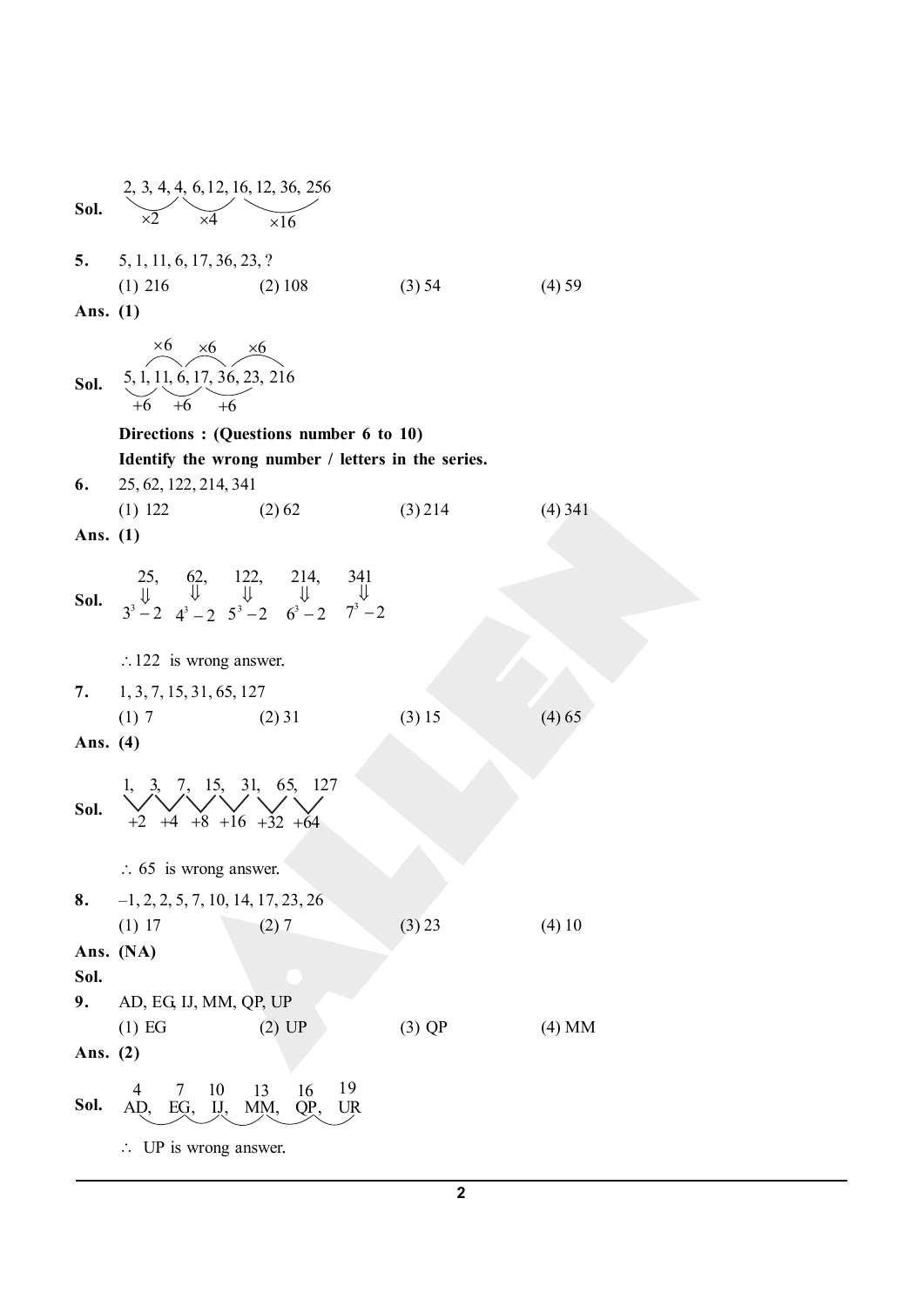| Z8, W5, T2, Q8, N5, K3                               |                       |                                                                                                                                                                                                                                                                                                               |                                                                                                                                                                                                                                                                    |                                                                                                                                                                                |
|------------------------------------------------------|-----------------------|---------------------------------------------------------------------------------------------------------------------------------------------------------------------------------------------------------------------------------------------------------------------------------------------------------------|--------------------------------------------------------------------------------------------------------------------------------------------------------------------------------------------------------------------------------------------------------------------|--------------------------------------------------------------------------------------------------------------------------------------------------------------------------------|
| $(1)$ K3                                             | $(2)$ T <sub>2</sub>  | $(3)$ Q8                                                                                                                                                                                                                                                                                                      | (4) Z8                                                                                                                                                                                                                                                             |                                                                                                                                                                                |
| Ans. (1)                                             |                       |                                                                                                                                                                                                                                                                                                               |                                                                                                                                                                                                                                                                    |                                                                                                                                                                                |
| 23<br>26                                             | 11<br>17<br>14        |                                                                                                                                                                                                                                                                                                               |                                                                                                                                                                                                                                                                    |                                                                                                                                                                                |
|                                                      |                       |                                                                                                                                                                                                                                                                                                               |                                                                                                                                                                                                                                                                    |                                                                                                                                                                                |
|                                                      |                       |                                                                                                                                                                                                                                                                                                               |                                                                                                                                                                                                                                                                    |                                                                                                                                                                                |
| $(1)$ rays                                           | $(2)$ wax             | $(3)$ stand                                                                                                                                                                                                                                                                                                   | $(4)$ melt                                                                                                                                                                                                                                                         |                                                                                                                                                                                |
| Ans. $(2)$                                           |                       |                                                                                                                                                                                                                                                                                                               |                                                                                                                                                                                                                                                                    |                                                                                                                                                                                |
|                                                      |                       |                                                                                                                                                                                                                                                                                                               |                                                                                                                                                                                                                                                                    |                                                                                                                                                                                |
|                                                      |                       |                                                                                                                                                                                                                                                                                                               |                                                                                                                                                                                                                                                                    |                                                                                                                                                                                |
| $(1)$ $(16, 12, 9)$                                  |                       | (3)(20, 15, 11)                                                                                                                                                                                                                                                                                               | $(4)$ (160, 120, 80)                                                                                                                                                                                                                                               |                                                                                                                                                                                |
| Ans. $(1)$                                           |                       |                                                                                                                                                                                                                                                                                                               |                                                                                                                                                                                                                                                                    |                                                                                                                                                                                |
| (80, 60, 45)                                         |                       |                                                                                                                                                                                                                                                                                                               |                                                                                                                                                                                                                                                                    |                                                                                                                                                                                |
|                                                      |                       |                                                                                                                                                                                                                                                                                                               |                                                                                                                                                                                                                                                                    |                                                                                                                                                                                |
|                                                      |                       |                                                                                                                                                                                                                                                                                                               |                                                                                                                                                                                                                                                                    |                                                                                                                                                                                |
|                                                      |                       |                                                                                                                                                                                                                                                                                                               |                                                                                                                                                                                                                                                                    |                                                                                                                                                                                |
|                                                      |                       |                                                                                                                                                                                                                                                                                                               |                                                                                                                                                                                                                                                                    |                                                                                                                                                                                |
|                                                      |                       |                                                                                                                                                                                                                                                                                                               |                                                                                                                                                                                                                                                                    |                                                                                                                                                                                |
|                                                      |                       |                                                                                                                                                                                                                                                                                                               |                                                                                                                                                                                                                                                                    |                                                                                                                                                                                |
| Ans. (1)                                             |                       |                                                                                                                                                                                                                                                                                                               |                                                                                                                                                                                                                                                                    |                                                                                                                                                                                |
|                                                      |                       |                                                                                                                                                                                                                                                                                                               |                                                                                                                                                                                                                                                                    |                                                                                                                                                                                |
|                                                      |                       |                                                                                                                                                                                                                                                                                                               |                                                                                                                                                                                                                                                                    |                                                                                                                                                                                |
| Ans. (4)                                             |                       |                                                                                                                                                                                                                                                                                                               |                                                                                                                                                                                                                                                                    |                                                                                                                                                                                |
| $82:9:26:5$<br>9 <sup>2</sup> + 1 5 <sup>2</sup> + 1 |                       |                                                                                                                                                                                                                                                                                                               |                                                                                                                                                                                                                                                                    |                                                                                                                                                                                |
|                                                      |                       |                                                                                                                                                                                                                                                                                                               | If 'tee see pee' means 'prepare fruit juice', 'see kee tee' means 'Juice is nice' and 'lee ree mee' means 'it is                                                                                                                                                   |                                                                                                                                                                                |
| tall' which word means 'nice'?                       |                       |                                                                                                                                                                                                                                                                                                               |                                                                                                                                                                                                                                                                    |                                                                                                                                                                                |
| $(1)$ ree                                            | $(2)$ mee             | $(3)$ kee                                                                                                                                                                                                                                                                                                     | $(4)$ pee                                                                                                                                                                                                                                                          |                                                                                                                                                                                |
|                                                      | $82:9:$ :<br>(1) 5:26 | 20<br>Z8, W5, T2, Q8, N5, K3<br>(2+6) (2+3) (2+0) (1+7) (1+4) (1+1)<br>$\therefore$ K3 is wrong answer.<br>Candle contains 'wax'<br>Similarly $(16,12,9)$<br>Identify the suitable pair.<br>Square : $Cube ::$<br>(1) Rectangle : Cuboid<br>(3) Quadrilateral : Cuboid<br>Sol. Rectangle : Cuboid<br>(2) 6:37 | 'Sea' is related with 'Waves' Then 'Candle is related to:<br><b>Sol.</b> 'Sea' is related with 'waves'. In the same way<br>Which set of number is like the given set? $(80, 60, 45)$<br>(2)(16, 12, 5)<br>Directions: (Questions number 13 and 14)<br>$(3)$ 35 : 6 | First two terms are connected by some relationship. The same relationship is applicable for the next terms.<br>(2) Triangle : Square<br>(4) Cuboid : Rectangle<br>$(4)$ 26 : 5 |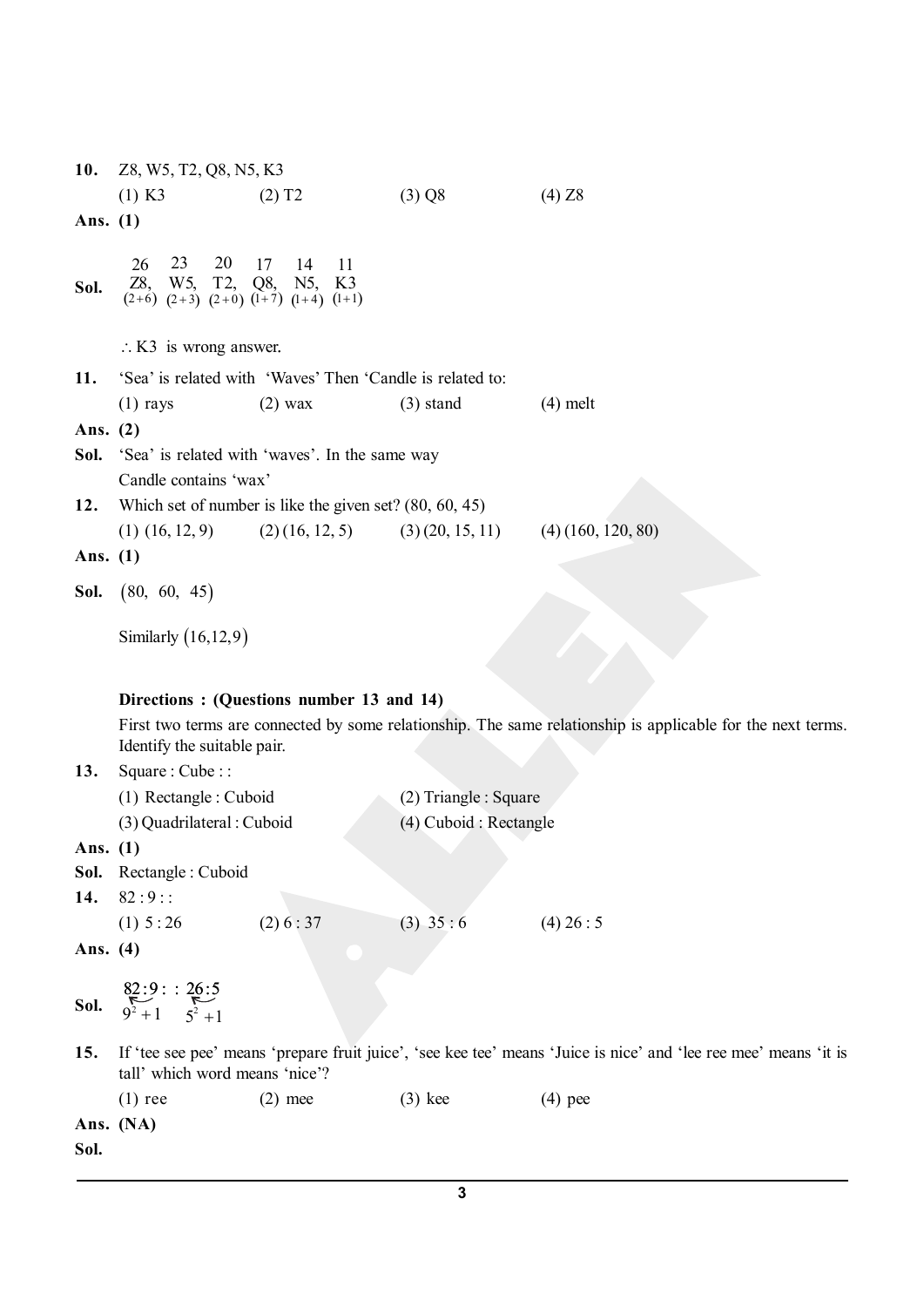**16.** In a certain code HONEY is written as HPPHC then FORGE is written as: (1) FPTJJ (2) FPTJI (3) FQTJI (4) FPSJI **Ans. (2) Sol.** HONEY FORGE  $+0+1+2+3+4$   $+0+1+2+3+4$ HPPHC FPTJI **17.** If  $A = 2, T = 40$  and  $ACT = 48$  then TAKE is: (1) 68 (2) 58 (3) 74 (4) 76 **Ans. (3) Sol.**  $A = 1 \times 2 = 2$  $T = 20 \times 2 = 40$ Similarly, TAKE =  $(20 + 1 + 11 + 5) \times 2 = 74$ 

**Directions : (Questions number 18 to 21)**

**The diagram and the numbers/letters follow certain principle. Select the missing number / letter indicated.**



**4**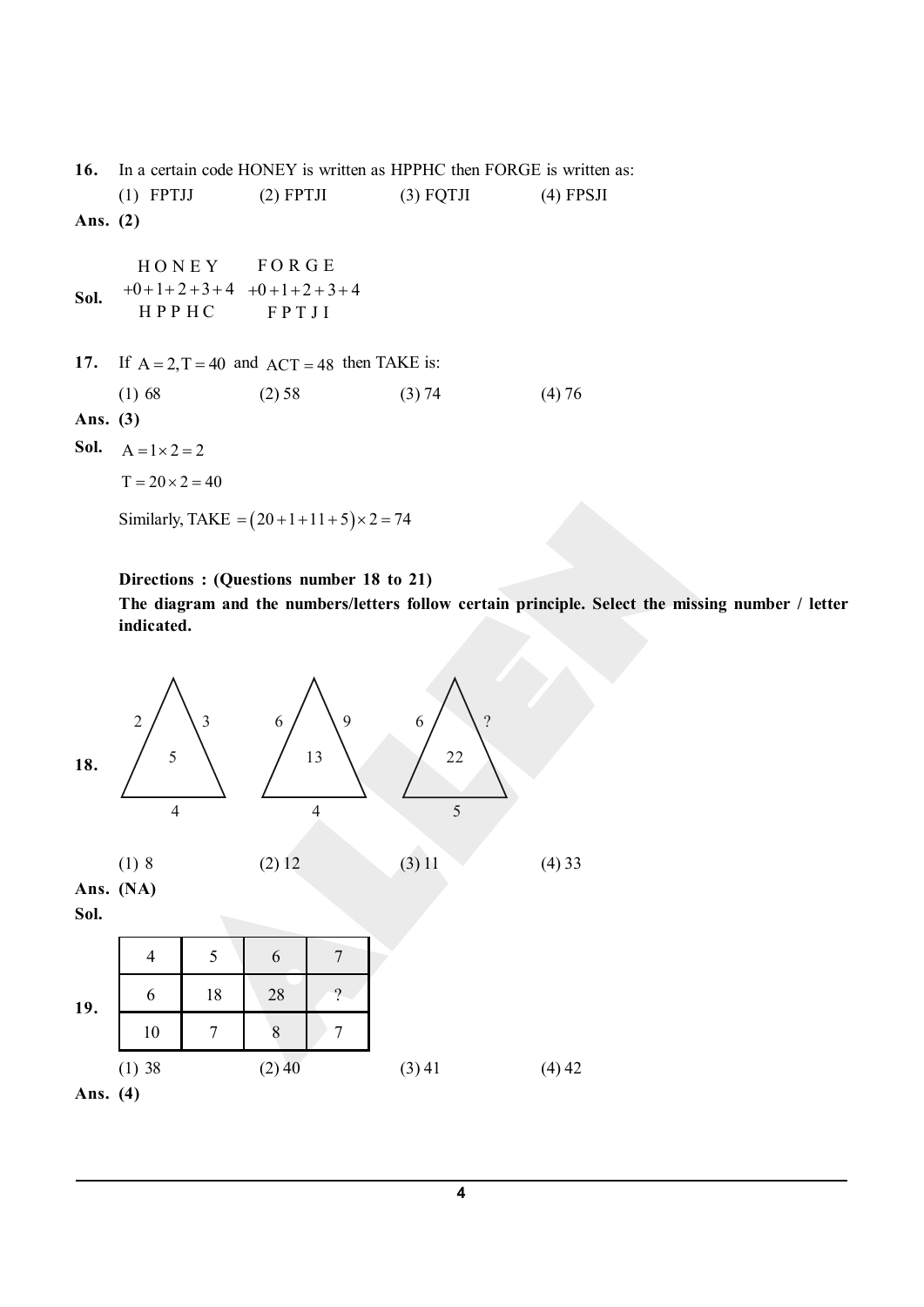|      |    |    | 6  |  |
|------|----|----|----|--|
| Sol. |    | 18 | 28 |  |
|      | 10 |    |    |  |

 $10 + 6 = 16 = 4^2$ 

 $18 + 7 = 25 = 5^2$ 

 $\therefore$  7 + x = 7<sup>2</sup>  $\Rightarrow$  x = 42



**Ans. (1)**



$$
e = b^2 + (a + c + d)
$$

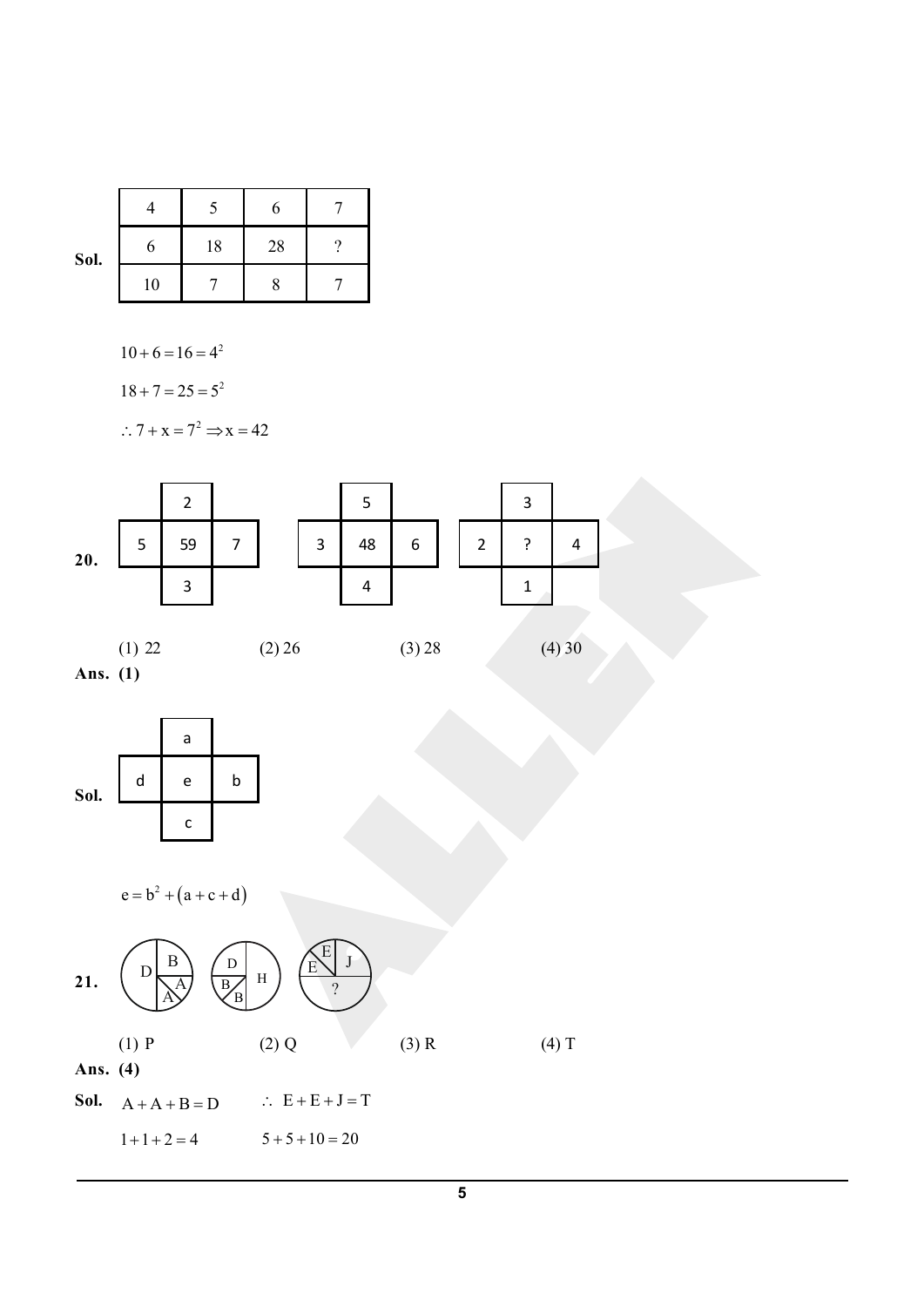# **Directions : (Questions number 22 to 24)**

First two terms are connected by some relationship. The same relationship is applicable for the next terms in which one is blank space. Identify the blank space.

| 22.        | Tree: Plant:: Woman: ?   |                                                                            |              |                                                                                                                   |  |
|------------|--------------------------|----------------------------------------------------------------------------|--------------|-------------------------------------------------------------------------------------------------------------------|--|
|            | $(1)$ boy                | $(2)$ child                                                                | $(3)$ girl   | $(4)$ mother                                                                                                      |  |
| Ans. (3)   |                          |                                                                            |              |                                                                                                                   |  |
| Sol.       | girl                     |                                                                            |              |                                                                                                                   |  |
| 23.        | Root:floor::?:Dark       |                                                                            |              |                                                                                                                   |  |
|            | $(1)$ Tube light         | $(2)$ Bulb                                                                 | $(3)$ Bright | $(4)$ Black                                                                                                       |  |
| Ans. (3)   |                          |                                                                            |              |                                                                                                                   |  |
| Sol.       | <b>Bright</b>            |                                                                            |              |                                                                                                                   |  |
| 24.        | 7:50::?:65               |                                                                            |              |                                                                                                                   |  |
|            | (1)9                     | (2) 64                                                                     | (3) 8        | (4) 11                                                                                                            |  |
| Ans. (3)   |                          |                                                                            |              |                                                                                                                   |  |
| Sol.       | $7^2 + 1 = 50$           | $\therefore 8^2 + 1 = 65$                                                  |              |                                                                                                                   |  |
|            |                          |                                                                            |              |                                                                                                                   |  |
| 25.        |                          | Drama is related to Director in the same way as 'Magazine' is related to:  |              |                                                                                                                   |  |
|            | $(1)$ Story              | $(2)$ Editor                                                               | (3) Reader   | (4) Printer                                                                                                       |  |
| Ans. $(2)$ |                          |                                                                            |              |                                                                                                                   |  |
| Sol.       | Editor                   |                                                                            |              |                                                                                                                   |  |
| 26.        |                          |                                                                            |              | The age of the father is twice the age of the elder son. Twelve years hence, the age of the father will be thrice |  |
|            |                          |                                                                            |              | that of the younger son. If the difference between the elder and younger son is 15, the age of the father is:     |  |
|            | (1) 21                   | $(2)$ 42                                                                   | (3) 63       | (4) 84                                                                                                            |  |
| Ans. (2)   |                          |                                                                            |              |                                                                                                                   |  |
| Sol.       |                          | Let the age of father, elderson and youngerson be F, E and Y respectively, |              |                                                                                                                   |  |
|            | Given $F = 2E$           | $\dots (1)$                                                                |              |                                                                                                                   |  |
|            |                          |                                                                            |              |                                                                                                                   |  |
|            | $(F+12) = 3(Y+12)$       | (2)                                                                        |              |                                                                                                                   |  |
|            | $E - Y = 15$             | $(3)$                                                                      |              |                                                                                                                   |  |
|            |                          |                                                                            |              |                                                                                                                   |  |
|            | from (1), (2) & (3)      |                                                                            |              |                                                                                                                   |  |
|            | $2E+12=3(E-15+12)$       |                                                                            |              |                                                                                                                   |  |
|            | $\therefore$ E = 21      |                                                                            |              |                                                                                                                   |  |
|            | $\therefore$ F = 2E = 42 |                                                                            |              |                                                                                                                   |  |
| 27.        |                          |                                                                            |              | In an examination, a student got thrice as many sums wrong as he got right. If he attended 120 problems in all,   |  |
|            |                          | the number of problems incorrectly done is:                                |              |                                                                                                                   |  |
|            | (1)90                    | $(2)$ 30                                                                   | $(3)$ 40     | (4)60                                                                                                             |  |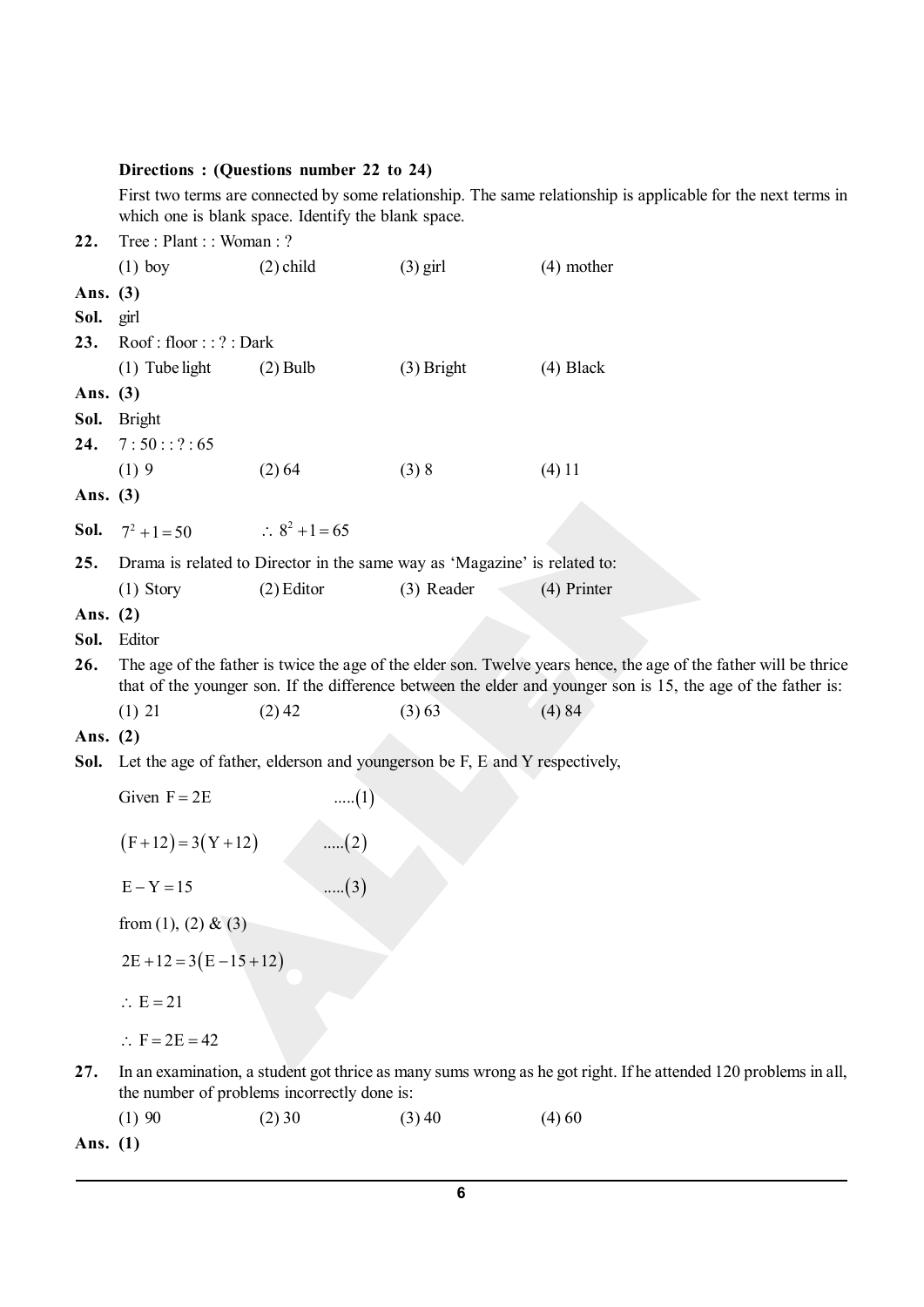Sol. Let the number of problems incorrectly done is x.

 $\Rightarrow$  x = 3 (120 - x)

 $\therefore$  x = 90

28. The number of neither composite nor prime number in the set of Natural numbers is:

(1) 2 (2) 3 (3) 1 (4) 0

**Ans. (3)**

**Sol.** Option (3)

- **29.** In a group of cows and hens, the number of legs are 16 more than thrice the number of heads. The possible number of cows and hens are respectively:
	- (1) 20, 4 (2) 4, 20 (3) 18, 6 (4) 6, 18

**Ans. (1)**

Sol. Let the number of cows, and hens be c and h respectively.

 $4c + 2h = 16 + 3(c + h)$ 

 $\therefore$  c - h = 16

- **30.** Which of the following statement is correct?
	- (1) The number of real numbers between 1 and 2 is same as 1 and 3
	- (2) The first positive real number is 0
	- (3) The non-negative integer starts with 1
	- (4) The number of natural numbers is finite

**Ans. (1)**

- **Sol.** There are infinite real numbers between 1 and 2 also between 1 and 3.
- **31.** If South becomes north-east and North becomes south-west then north-west becomes:
	- (1) East (2) West (3) North (4) South

**Ans. (4)**

- Sol. Hint: 135° anti clock wise rotation
- **32.** One evening during sunset, a person is standing facing a pole. The shadow of the pole fell exactly to his left. The person faces the direction:
	- (1) South (2) East (3) West (4) North

**Ans. (1)**

- **Sol.** South
- **33.** The number of two digit combinations having 9 as atleast one of the digits from the digit 0, 6, 9, 5, 4 is:
	- (1) 9 (2) 12 (3) 6 (4) 8

**Ans. (4)**

**Sol. 90, 96, 95, 94, 99, 59, 49, 69**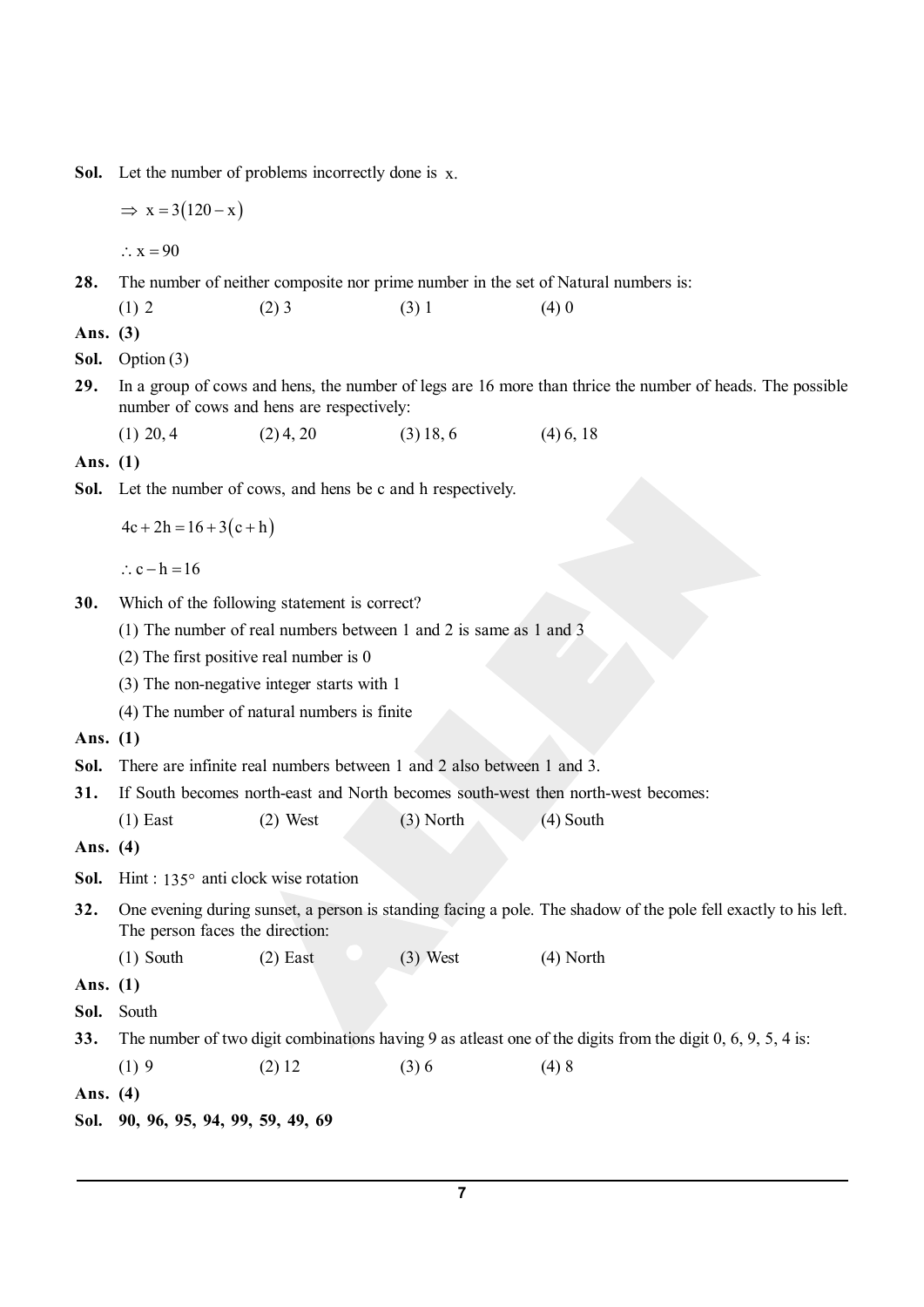**34.** In a row of students, a boys is 12<sup>th</sup> from the left end and 18<sup>th</sup> from the right end. The total number of students is a/an : (1) prime number (2) composite number (3) even number (4) can't be predicted **Ans. (1) Sol.** Hint: Total = Left + Right  $-1$  $Total = 12 + 18 - 1$  $= 29.$ **35.** Six different bells in a tower toll at the intervals of 9 sec, 12 sec, 15 sec, 18 sec, 21 sec and 24 sec respectively. If all of them toll at 6 am, the next time they toll together is: (1) 7.42 am (2) 6.42 am (3) 8.00 am (4) 9.00 am **Ans. (2) Sol.** Hint : LCM (9,12,15,18,21 and 24) **36.** In the series 5 8 6 4 9 8 5 4 2 6 7 9 8 1 3 5 4 2, the number of pairs of alternate numbers have difference 3,is: (1) 4 (2) 2 (3) 3 (4) 1 **Ans. (1) Sol.** By observation **37.** The arrangement of alphabetical order of the words: (a) music (b) monk (c) minimum (d) maximum (1) (d), (c), (b), (a) (2) (a), (c), (d), (b) (3) (d), (c), (a), (b) (4) (d), (a), (c), (b) **Ans. (1) Sol.** By observation **38.** Select the combination of number so that the letters arranged accordingly will form a meaningful words: R T F I U 1 2 3 4 5 (1)  $3, 1, 5, 4, 2$  (2)  $1, 3, 5, 4, 2$  $(3)$  3, 5, 1, 4, 2 (4) 3, 2, 5, 4, 1 **Ans. (1)** Sol. By observation [F R U I T] **39.** The letter ninth to the left of seventeenth letter from the right end of the English alphabet is: (1) B (2) Z (3) Y (4) A **Ans. (4) Sol.** Hint:  $9^{\text{th}}$  Left +  $17^{\text{th}}$  right =  $26^{\text{th}}$  from right  $\therefore$  26<sup>th</sup> from right is A.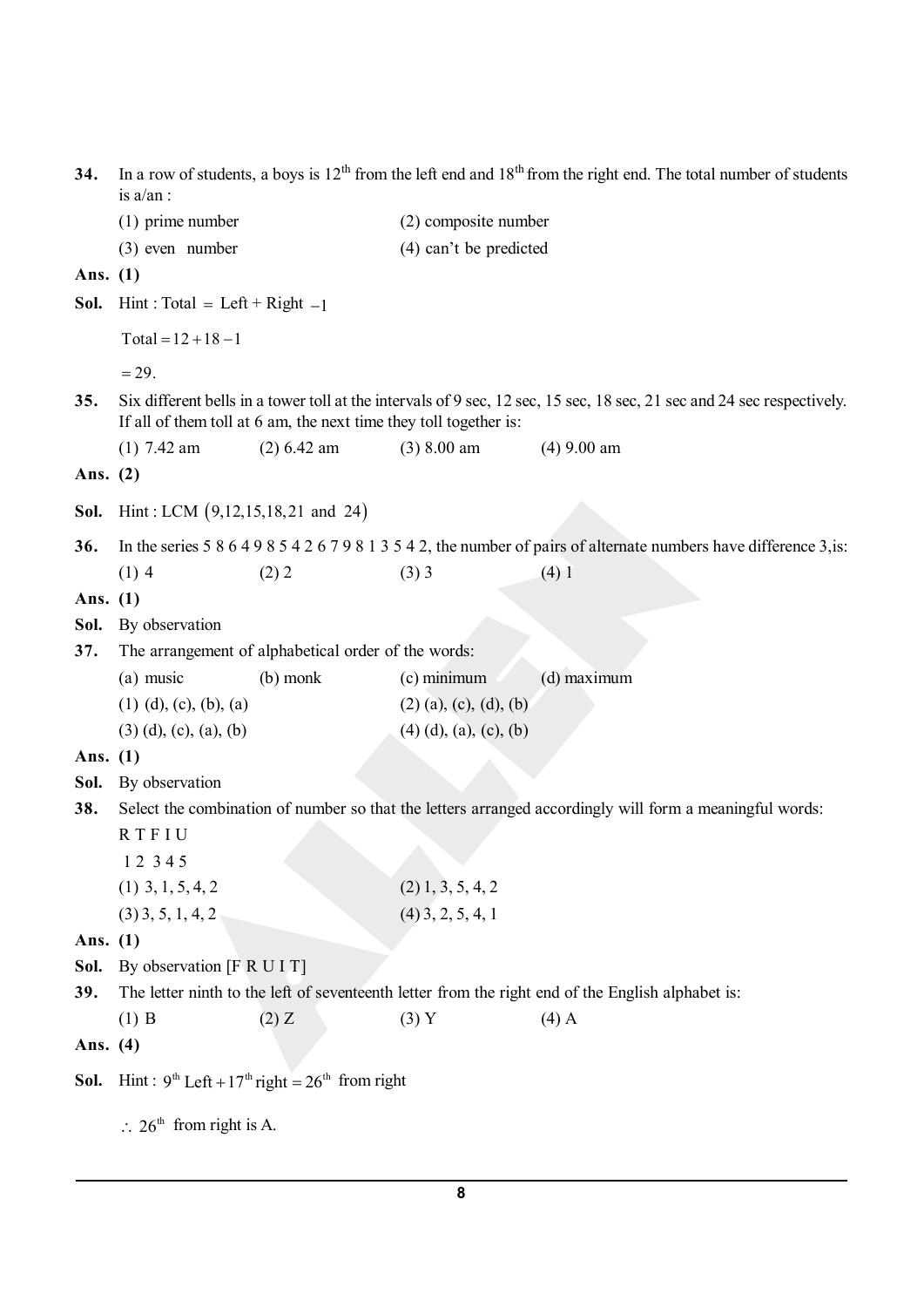- **40.** A group of letters is given which are numbered 1, 2, 3, 4, 5, 6 choose the combination of numbers, so that letters arranged form a meaningful word.
	- R O P N E S 1 2 3 4 5 6 (1)  $3, 5, 1, 6, 2, 4$  (2)  $1, 3, 5, 6, 2, 4$  $(3)$  3, 5, 6, 1, 2, 4 (4) 3, 5, 2, 1, 6, 4

**Ans. (1)**

Sol. By observation [P E R S O N]

**Directions : (Questions number 41 to 45)**

**Select from the given diagrams (a), (b), (c) or (d) the one that illustrates the relationship among given classes.**

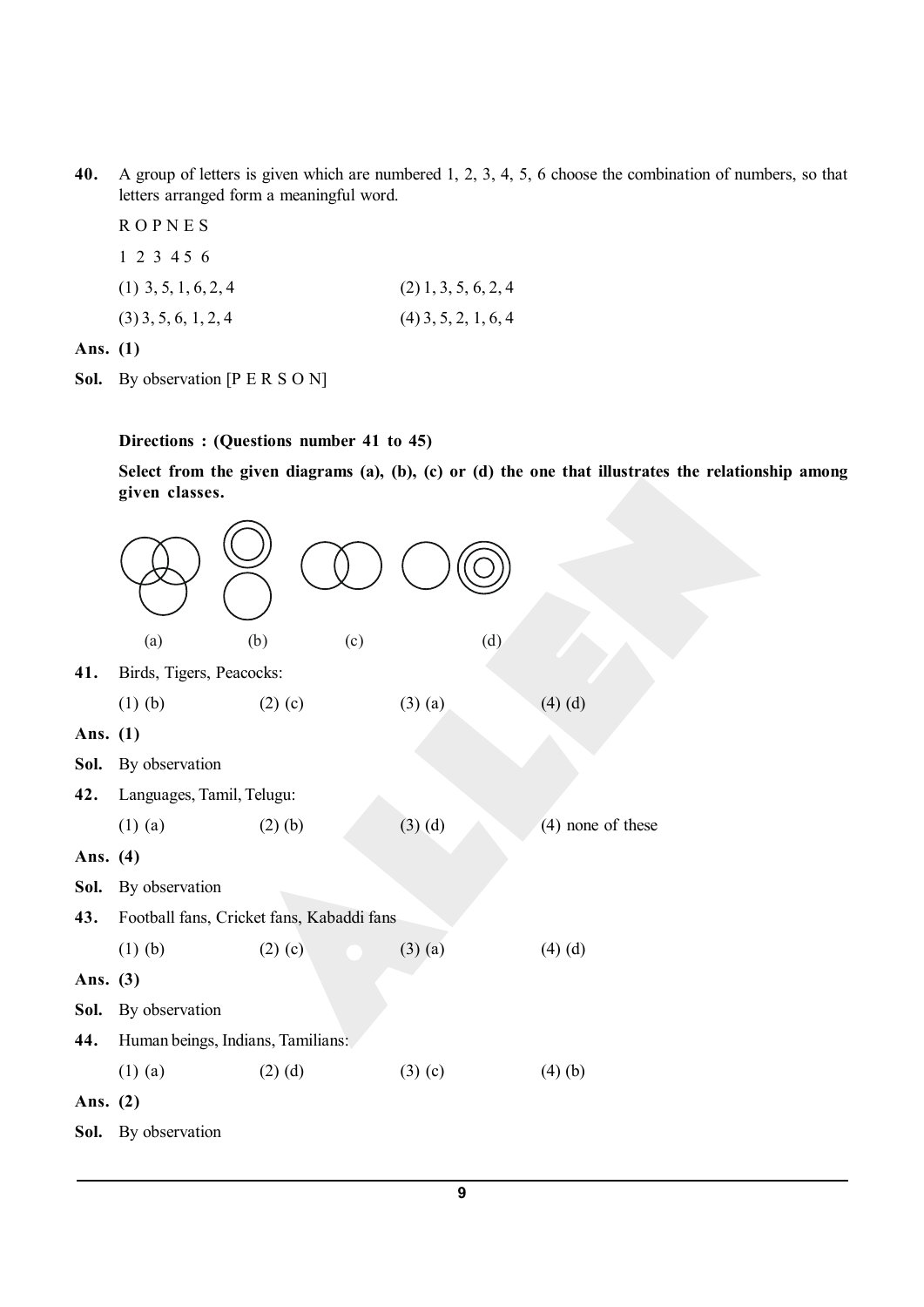**45.** Tamil Nadu, Punjab, Haryana:

(1) (c) (2) (a) (3) (d) (4) (b)

**Ans. (1)**

**Sol.** By observation

**Directions : (Questions number 46 to 50)**

**In the following figure, Rectangle, Square, Circle and Triangle represent the regions of rice, gram maize and wheat cultivation respectively. On tha basis of the given figure answer the questions.**



| Which region cultivates all the four? |         |                                                                                                                       |                                                                               |  |
|---------------------------------------|---------|-----------------------------------------------------------------------------------------------------------------------|-------------------------------------------------------------------------------|--|
| (1)7                                  | $(2)$ 5 | (3)6                                                                                                                  | $(4)$ None                                                                    |  |
| Ans. (4)                              |         |                                                                                                                       |                                                                               |  |
| By observation                        |         |                                                                                                                       |                                                                               |  |
|                                       |         |                                                                                                                       |                                                                               |  |
| $(1)$ 6                               | $(2)$ 4 | (3) 5                                                                                                                 | $(4)$ 3                                                                       |  |
| Ans. $(2)$                            |         |                                                                                                                       |                                                                               |  |
| By observation                        |         |                                                                                                                       |                                                                               |  |
|                                       |         |                                                                                                                       |                                                                               |  |
| $(1)$ 5                               | $(2)$ 2 | (3)6                                                                                                                  | (4)7                                                                          |  |
| Ans. $(1)$                            |         |                                                                                                                       |                                                                               |  |
| By observation                        |         |                                                                                                                       |                                                                               |  |
|                                       |         |                                                                                                                       |                                                                               |  |
|                                       |         |                                                                                                                       |                                                                               |  |
| Ans. $(1)$                            |         |                                                                                                                       |                                                                               |  |
| By observation                        |         |                                                                                                                       |                                                                               |  |
| Which region cultivates gram only?    |         |                                                                                                                       |                                                                               |  |
| (1)9                                  | (2)7    | (3) 8                                                                                                                 | (4) 10                                                                        |  |
| Ans. (4)                              |         |                                                                                                                       |                                                                               |  |
| <b>Sol.</b> By observation            |         |                                                                                                                       |                                                                               |  |
|                                       |         | Which region cultivates only rice?<br>Which region cultivates all except rice?<br>$(1)$ 1, 8, 9, 10 $(2)$ 2, 8, 9, 10 | Which region cultivates wheat and maize?<br>$(3) 1, 7, 8, 9$ $(4) 1, 4, 7, 9$ |  |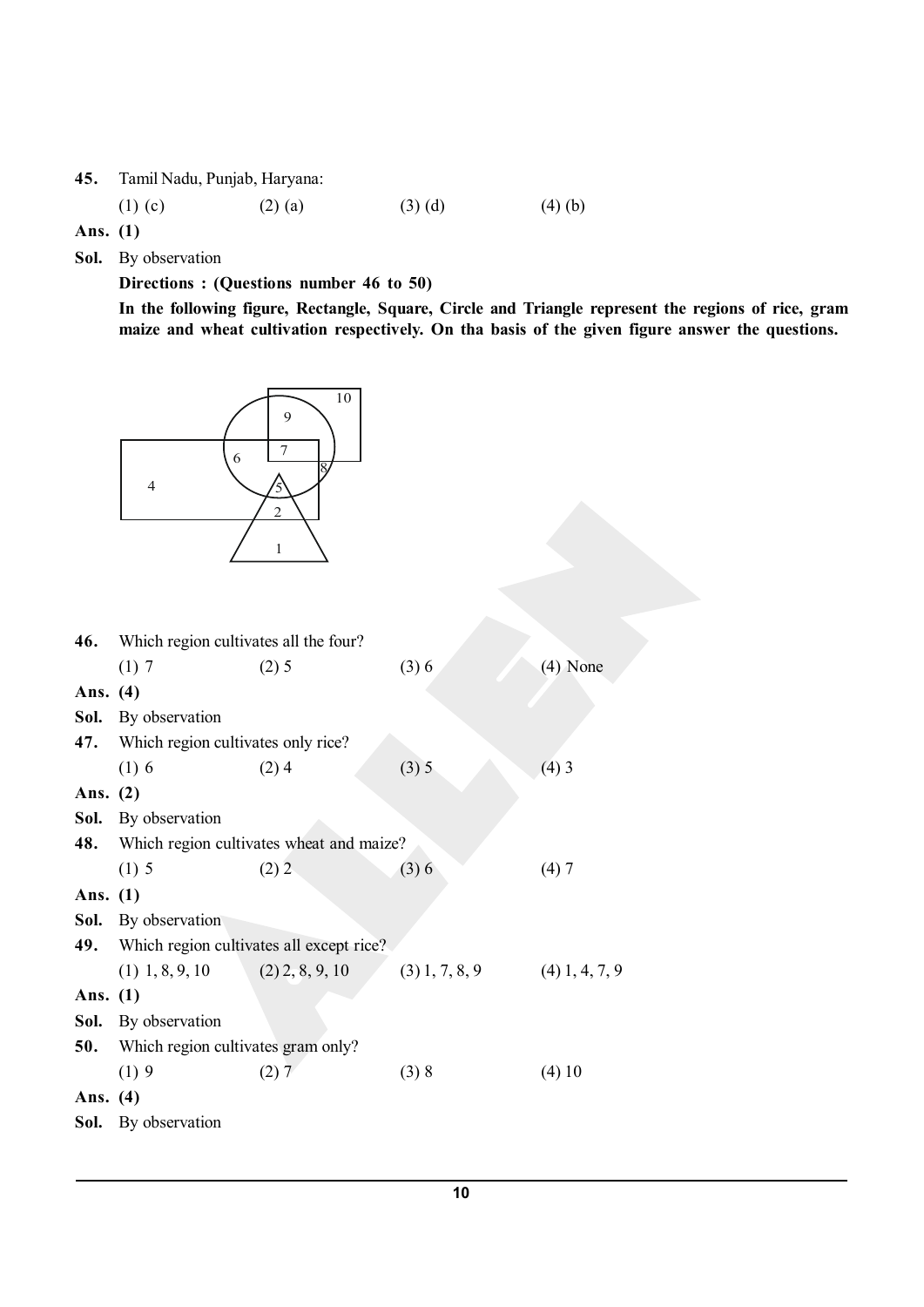```
Directions : (Questions number 51 and 52 )
```
**Read the given statements and answer the questions 51 and 52**

```
(i) A+B means A is the father of B
```
- (ii) A–B means A is the wife of B
- (iii)  $A \times B$  means A is the brother of B
- (iv)  $A \div B$  means A is the daughter of B

```
51. A –B+C means:
```
- (1) A is the mother of C
- (2) C is the mother of A
- (3) B is the mother of C
- (4) C is the mother of B

```
Ans. (1)
```

```
Sol.
          A = B\mathcal{C}
```
So A is mother of C

52.  $A \times B \div C$ 

```
(1) C is mother of B(2) B is mother of C(3) A is mother of C(4) A is mother of B(5)
```

```
Ans. (1)
```

```
Sol. A \times B \div C
```
 $A \times B \rightarrow A$  is brother of B

 $B \div C \rightarrow B$  is daughter of C.

C is mother of father of B

According to options. C is mother of B.

## **Direction : ( Question number 53 to 55)**

**Study the following information and answer the questions (53 to 55) given below, These is a group of five persons A, B, C, D and E.**

|            | $(i)$ A, B and C are Tall                               |                                              |                                                                     | (ii) A, D and E are Educated      |  |
|------------|---------------------------------------------------------|----------------------------------------------|---------------------------------------------------------------------|-----------------------------------|--|
|            | (iii) D, C and E are Urban                              |                                              |                                                                     | (iv) A, B and E are Hardworking   |  |
| 53.        |                                                         |                                              | Which of the following persons is neither educated nor hardworking? |                                   |  |
|            | $(1)$ A                                                 | $(2)$ C                                      | $(3)$ D                                                             | $(4)$ E                           |  |
| Ans. $(2)$ |                                                         |                                              |                                                                     |                                   |  |
|            | <b>Sol.</b> $A \rightarrow$ Tall, Educated, Hardworking |                                              |                                                                     | $B \rightarrow$ Tall, Hardworking |  |
|            | $C \rightarrow$ Tall, Urban                             |                                              |                                                                     | $D \rightarrow$ Educated, Urban   |  |
|            |                                                         | $E \rightarrow$ Educated, Urban, Hardworking |                                                                     |                                   |  |
|            |                                                         | Neither educated nor hardworking 'C'         |                                                                     |                                   |  |
|            | $C$ – Tall, Urban                                       |                                              |                                                                     |                                   |  |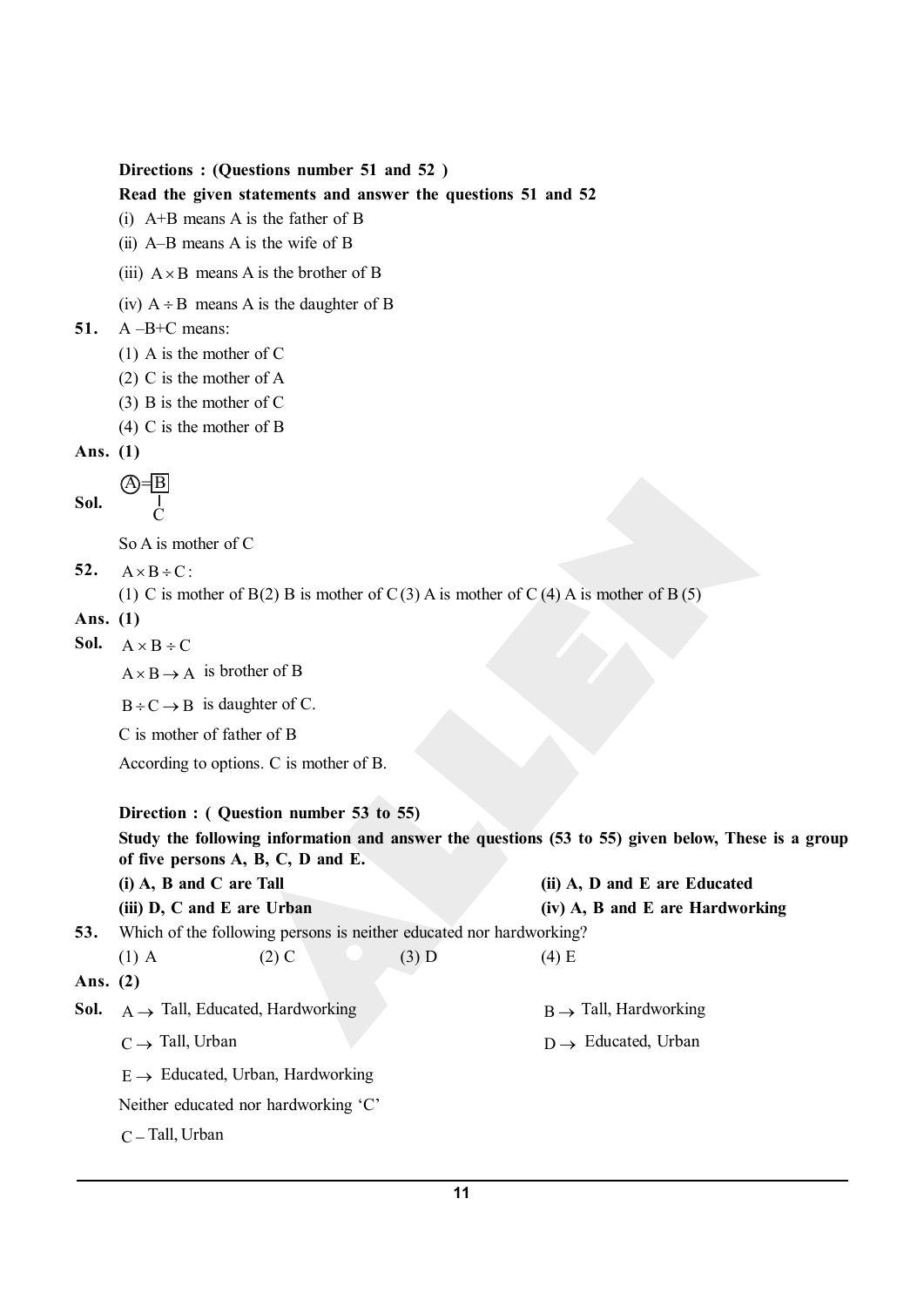| 54.        |                                                                                                                                                                                             | Which of the following persons is neither urban nor educated but is hardworking? |                  |                                                                                                   |  |
|------------|---------------------------------------------------------------------------------------------------------------------------------------------------------------------------------------------|----------------------------------------------------------------------------------|------------------|---------------------------------------------------------------------------------------------------|--|
|            | $(1)$ A                                                                                                                                                                                     | $(2)$ C                                                                          | $(3)$ B          | $(4)$ D                                                                                           |  |
| Ans. (3)   |                                                                                                                                                                                             |                                                                                  |                  |                                                                                                   |  |
| Sol.       |                                                                                                                                                                                             | Neither urban nor educated but is hardworking. 'B'                               |                  |                                                                                                   |  |
|            | $B \rightarrow$ Tall, Hardworking                                                                                                                                                           |                                                                                  |                  |                                                                                                   |  |
| 55.        |                                                                                                                                                                                             | Which of the following persons is either tall or hardworking?                    |                  |                                                                                                   |  |
|            | $(1)$ A, B, C, E                                                                                                                                                                            | $(2)$ all                                                                        | $(3)$ A, B, D, E | $(4)$ A, B, C, D                                                                                  |  |
| Ans. $(1)$ |                                                                                                                                                                                             |                                                                                  |                  |                                                                                                   |  |
| Sol.       | Either tall of Hardworking                                                                                                                                                                  |                                                                                  |                  |                                                                                                   |  |
|            | A, B, C, E                                                                                                                                                                                  |                                                                                  |                  |                                                                                                   |  |
| 56.        | 6 as a digit in it?                                                                                                                                                                         |                                                                                  |                  | How many numbers from 1 to 100 are there each of which is exactly divisible by 6 but also contain |  |
|            | (1)6                                                                                                                                                                                        | (2)4                                                                             | (3) 5            | (4)7                                                                                              |  |
| Ans. $(3)$ |                                                                                                                                                                                             |                                                                                  |                  |                                                                                                   |  |
| Sol.       | Between 1 and 100 (numbers)                                                                                                                                                                 |                                                                                  |                  |                                                                                                   |  |
|            | divisible by '6' and having 6 as a digit.                                                                                                                                                   |                                                                                  |                  |                                                                                                   |  |
|            | 6, 36, 60, 66, 96.                                                                                                                                                                          |                                                                                  |                  |                                                                                                   |  |
|            | Total numbers are '5'                                                                                                                                                                       |                                                                                  |                  |                                                                                                   |  |
|            | Direction : (Read the passage and answer the questions 57 and 58)<br>Five boys P, Q, R, S and T took part in a race. R finished before T but behind S. P finished before Q but behind<br>T. |                                                                                  |                  |                                                                                                   |  |
| 57.        | Who won the race?                                                                                                                                                                           |                                                                                  |                  |                                                                                                   |  |
|            | $(1)$ Q                                                                                                                                                                                     | $(2)$ P                                                                          | $(3)$ R          | $(4)$ S                                                                                           |  |
| Ans. (4)   |                                                                                                                                                                                             |                                                                                  |                  |                                                                                                   |  |
| Sol.       | In a race                                                                                                                                                                                   |                                                                                  |                  |                                                                                                   |  |
|            | $S-$<br>R<br>$\mathbf{P}$<br>Q                                                                                                                                                              |                                                                                  |                  |                                                                                                   |  |
|            | Race won by 'S'.                                                                                                                                                                            |                                                                                  |                  |                                                                                                   |  |
| 58.        | Who got the last place?                                                                                                                                                                     |                                                                                  |                  |                                                                                                   |  |
|            | $(1)$ Q                                                                                                                                                                                     | $(2)$ S                                                                          | $(3)$ P          | $(4)$ T                                                                                           |  |
| Ans. $(1)$ |                                                                                                                                                                                             |                                                                                  |                  |                                                                                                   |  |
|            | Sol. Last place got by 'Q'                                                                                                                                                                  |                                                                                  |                  |                                                                                                   |  |
|            |                                                                                                                                                                                             |                                                                                  |                  |                                                                                                   |  |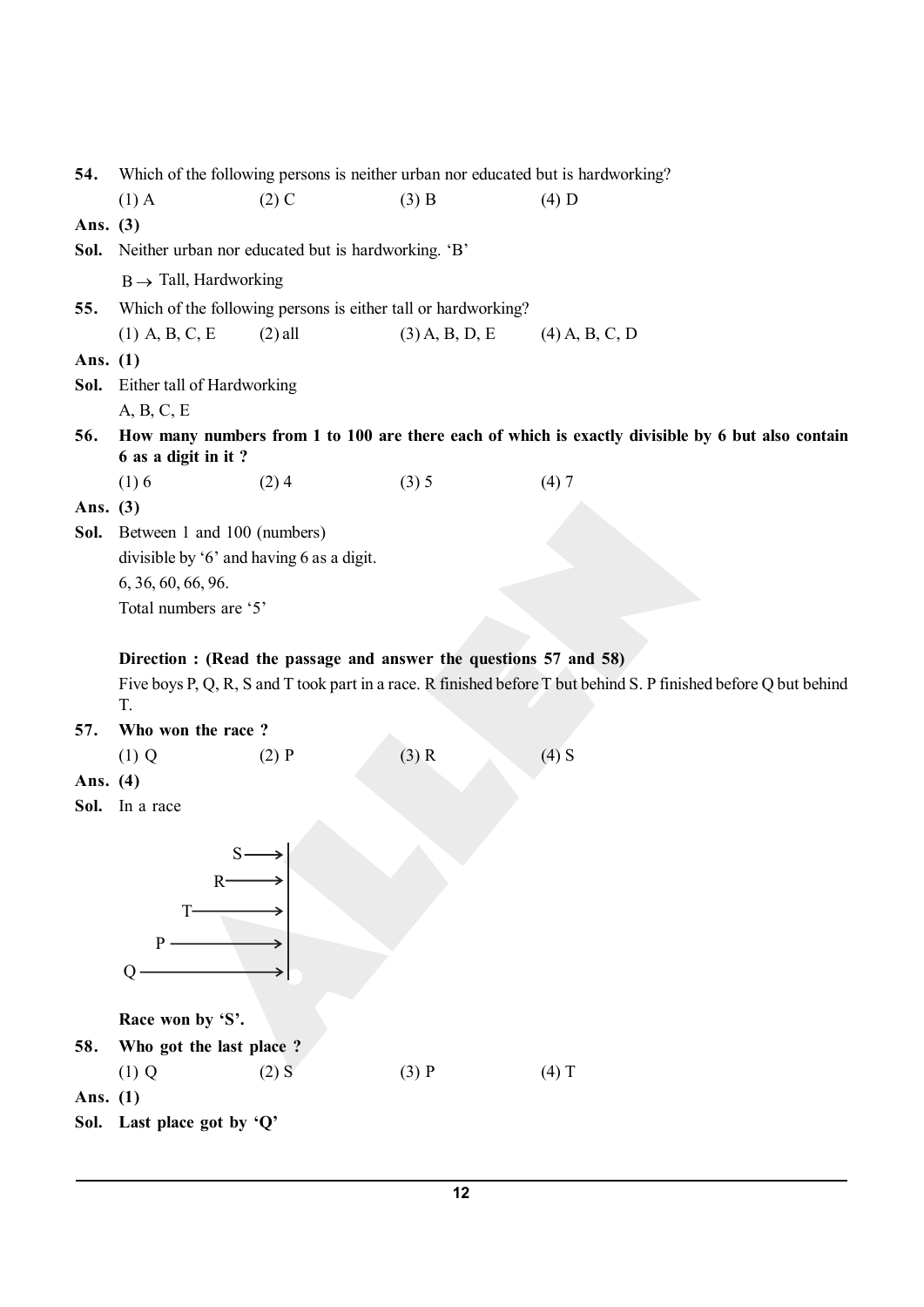### **Direction : (Question number 59 and 60)**

**Arrange the given words in a meaningful sequence and choose the most appropriate sequence from the given alternatives.**

**59.** (a) appendix (b) contents (c) chapters (d) introduction (1) (a), (c), (b), (d) (2) (a), (b), (c), (d) (3) (d), (c), (b), (a) (4) (c), (d), (a), (b) **Ans. (2) Sol.** Order is appendix, contents, Chapters, Introductions a b c d **60.** (a) protect (b) relief (c) flood (d) rain (1) (c), (d), (a), (b) (2) (c), (a), (d), (b) (3) (a), (b), (c), (d) (4) (d), (c), (a), (b) **Ans. (4) Sol.** Order is rain, flood, protect, relief d c a b If  $\perp$  means  $\vee$ ,  $\vee$  means  $\perp$ ,  $\perp$  means  $\perp$ ,  $\perp$  means  $\perp$  then answer the question 61 and 62. 61.  $8+4-3\times2 \div 1 =$ (1) 8 (2) 7 (3) 22 (4) 21 **Ans. (2) Sol.**  $-$  ' means ' $\times$ '  $' \times'$  means  $' +'$  $'+'$  means  $' \div'$  $' \div'$  means  $' -'$  $8+4-3\times2\div1\Rightarrow$  $8+4\times3\times2-1 \Rightarrow 2\times3+2-1=8-1=7$ **62.**  $12 \times 8 + 2 - 4 \div 6 =$ (1) 7 (2) 16 (3) 18 (4) 8 **Ans. (NA) Sol.**  $12 \times 8 + 2 - 4 \div 6$  $\Rightarrow$  12 + 8 ÷ 2 × 4 – 6  $\Rightarrow$  12 + 4  $\times$  4 – 6  $\Rightarrow 12 + 16 - 6$  $\Rightarrow$  22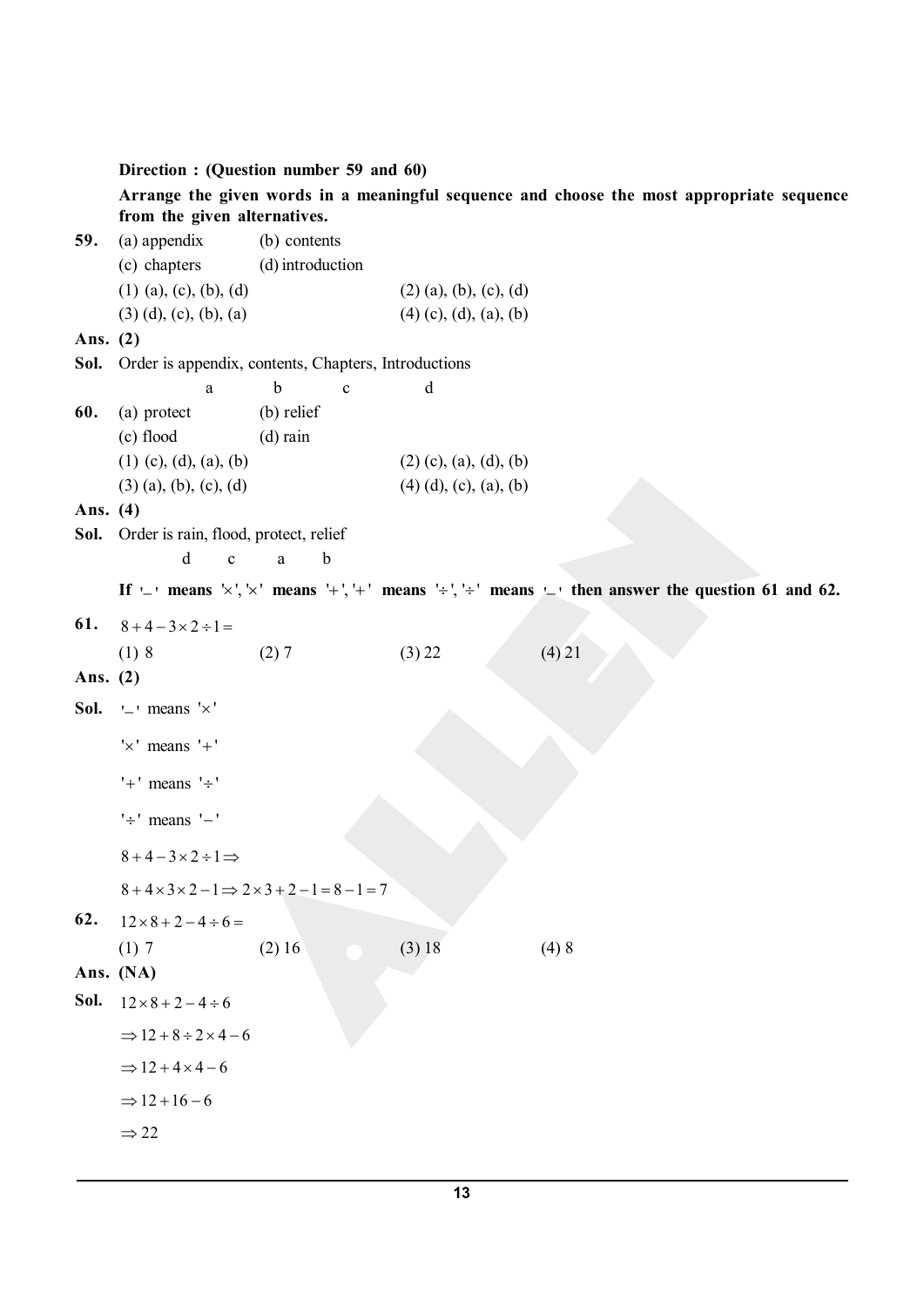**63.** If  $\sqcup$  means  $\div$ ,  $\vdash$  means  $\lor$ ,  $\div$  means  $\vdash$ ,  $\lor$  means  $\vdash$  then which of the following is correct? (1)  $36 - 12 \times 6 \div 3 + 3 = 60$  (2)  $52 \div 4 + 5 \times 8 - 2 = 36$ (3)  $42 - 8 \times 3 \div 4 + 3 = 38$  <br> (4)  $49 - 10 + 8 \div 4 + 4 = 40$ **Ans. (2) Sol.**  $'$  - ' means  $' \div '$  $'+'$  means  $' \times'$  $' \div'$  means  $' -'$ ' $\times$ ' means ' $+$ ' option (2) "  $52 \div 4 + 5 \times 8 - 2 = 36$ "  $52 - 4 \times 5 + 8 \div 2 = 36$  $52 - 20 + 4 = 36$  $36 = 36$ **64.** If  $8*1 = 81,9*1 = 100$  then  $7*1 =$  is: (1) 50 (2) 64 (3) 51 (4) 48 **Ans. (2) Sol.**  $8 \times 1 = 81, 9 \times 1 = 100, 7 \times 1 =$  $(8+1)^2 = 81, (9 \times 1)^2 = 100, (7 \times 1)^2 = 64$ 65. If  $37 + 42 = 16,43 + 54 = 16,25 + 34 = 14$  then  $65 + 35 =$ (1) 100 (2) 91 (3) 18 (4) 19 **Ans. (4) Sol.**  $\rightarrow 37 + 42 = 16$ sum of all the digits  $3 + 7 + 4 + 2 = 16$  $\rightarrow$  43 + 54 = 16  $4 + 3 + 5 + 4 = 16$  $\rightarrow$  25 + 34 = 14  $2 + 5 + 3 + 4 = 14$  $\rightarrow 65 + 35 \Rightarrow 6 + 5 + 3 + 5 = 19$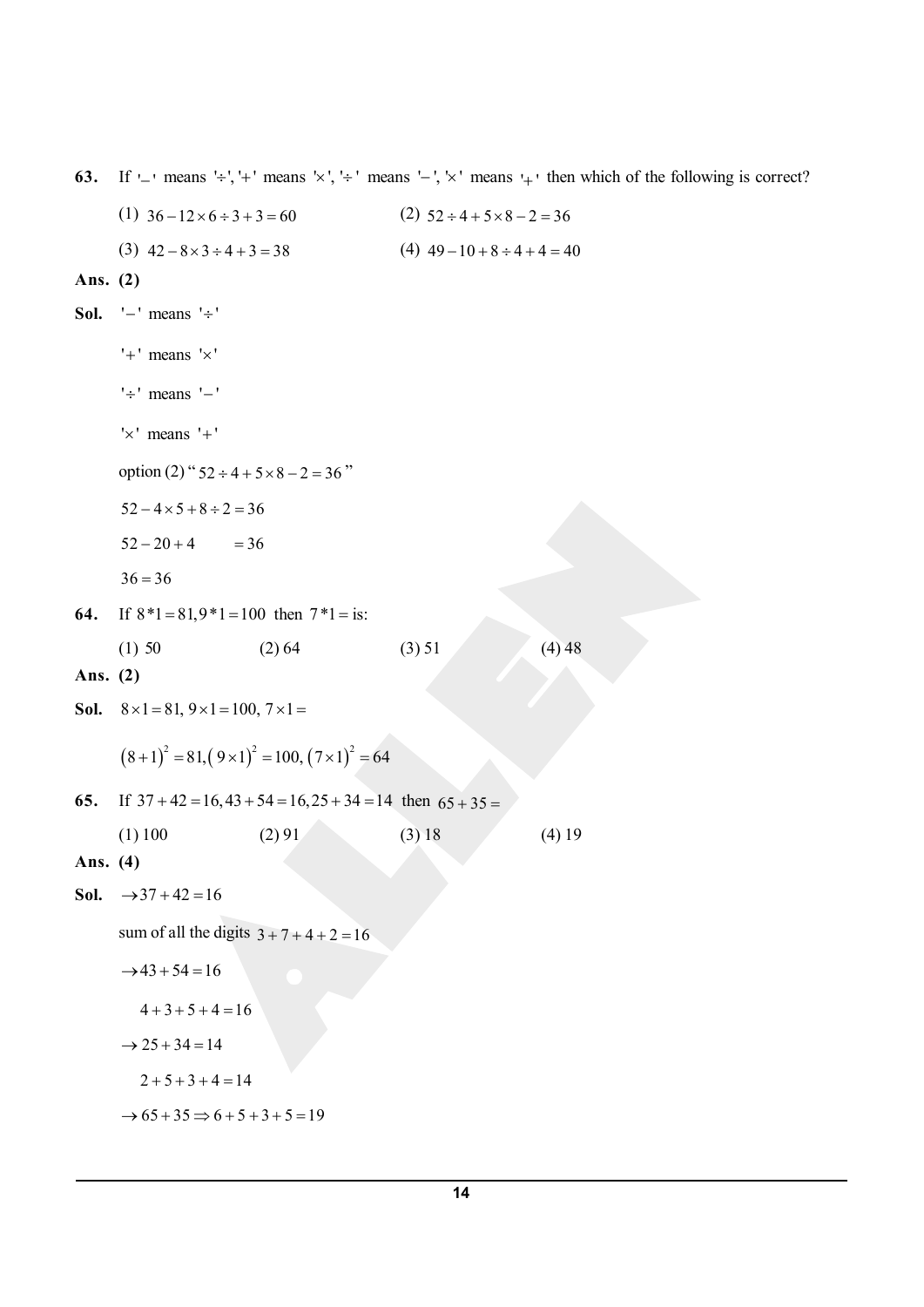## **Direction : (Question number 66 and 67)**

**Choose the best alternative as the answer.**

- **66.** If  $A + B > A + C$  and  $A + B > A C$  then
	- (1) B > 0 (2) A > 0 (3) C > 0 (4) None of these

**Ans. (1)**

**Sol.**  $\frac{(+)}{+}$  A + B > A - C  $A + B > A - C$  $2A + 2B > 2A$  $+)$  A + B > A –  $+ 2B > 2$ 

 $2(A + B) > 2A$ 

 $A + B > A$ 

$$
B > 0
$$

**67.** Danger always involves :

| $(1)$ fear<br>$(2)$ help<br>$(3)$ attack | $(4)$ enemy |
|------------------------------------------|-------------|
|------------------------------------------|-------------|

**Ans. (1)**

**Sol.** Danger always involves 'fear'

**68.** When the time is 4.20 the angle between the hands of the clock is :

(1)  $0^{\circ}$  (2)  $15^{\circ}$  (3)  $20^{\circ}$  (4)  $10^{\circ}$ 

**Ans. (4)**

**Sol.**  $\frac{4}{H}$ : 20

 $30H - \frac{1}{2}M$ 2  $\theta = 30H 30 \times 4 - \frac{11}{2} \times 20$ 2  $= 30 \times 4 - \frac{11}{2} \times 2$  $= |120 - 110|$ 

 $= 10^{\circ}$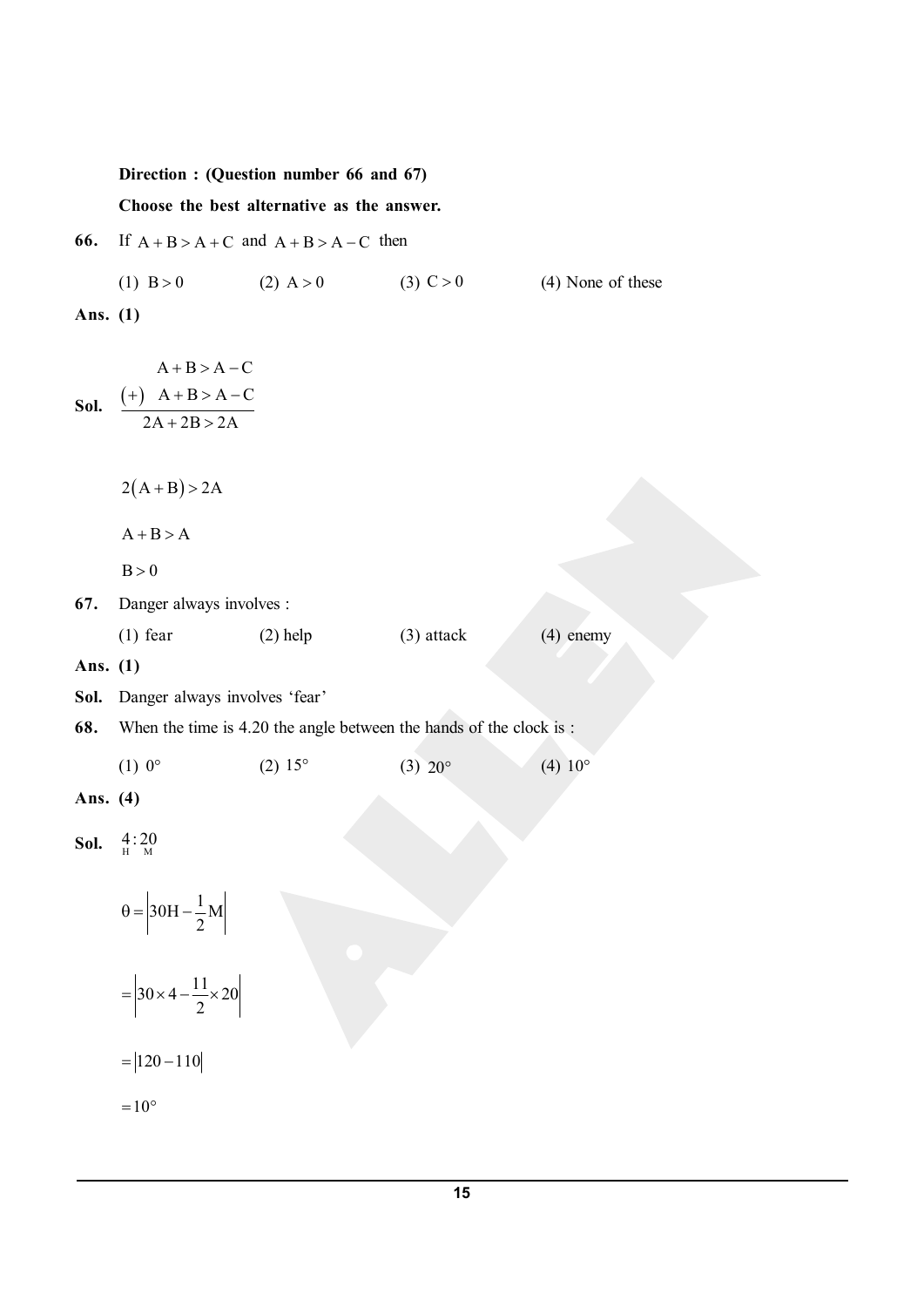**Direction : (Question number 69 to 73)**

**Read the following information carefully and answer the questions given below:**

**(i) There is a group of 5 persons P, Q, R, S and T.**

**(ii) Among them there is an Agriculturist, a Teacher, a Lawyer, a Doctor and an Editor by profession.**

**(iii) Three of them P, R and the Editor prefer meals to tiffin and two of them Q and the Lawyer prefer tiffin to meals:**

**(iv) The doctor, S and P are friends to one another but two of these prefer tiffin to meals.**

**(v) Agriculturist is R's Brother.**

| Agriculturist | Teacher   | Editor    | Doctor   | Lawyer   |
|---------------|-----------|-----------|----------|----------|
| P             |           | R         | S        |          |
| Prefer        | Prefer    | Prefer    | Prefer   | Prefer   |
| Meals         | Meals     | Meals     | Tiffin   | Tiffin   |
| to tiffin     | to tiffin | to tiffin | to meals | to meals |
|               |           |           |          |          |

| 69.        | Who is Doctor?                          |                                              |            |                      |
|------------|-----------------------------------------|----------------------------------------------|------------|----------------------|
|            | $(1)$ Q                                 | $(2)$ R                                      | $(3)$ S    | $(4)$ T              |
| Ans. (1)   |                                         |                                              |            |                      |
| Sol.       | 5 persons P, Q, R, S and T in the group |                                              |            |                      |
| 70.        | Who is Agriculturist?                   |                                              |            |                      |
|            | $(1)$ T                                 | $(2)$ S                                      | $(3)$ R    | $(4)$ $\overline{P}$ |
| Ans. (4)   |                                         |                                              |            |                      |
| Sol.       | Agriculturist - P                       |                                              |            |                      |
| 71.        |                                         | Which of the following groups prefer tiffin? |            |                      |
|            | $(1)$ P, R, T                           | $(2)$ P, R                                   | $(3)$ Q, S | $(4)$ P, S           |
| Ans. (3)   |                                         |                                              |            |                      |
|            | <b>Sol.</b> Prefer Tiffin - Q and S     |                                              |            |                      |
| 72.        | Who is Teacher?                         |                                              |            |                      |
|            | $(1)$ Q                                 | $(2)$ R                                      | $(3)$ P    | $(4)$ T              |
| Ans. (2)   |                                         |                                              |            |                      |
| Sol.       | Teacher - R                             |                                              |            |                      |
| 73.        | Who is the Editor?                      |                                              |            |                      |
|            | $(1)$ T                                 | $(2)$ $\overline{P}$                         | $(3)$ Q    | $(4)$ S              |
| Ans. $(1)$ |                                         |                                              |            |                      |
| Sol.       | Editor - T                              |                                              |            |                      |
|            |                                         |                                              |            |                      |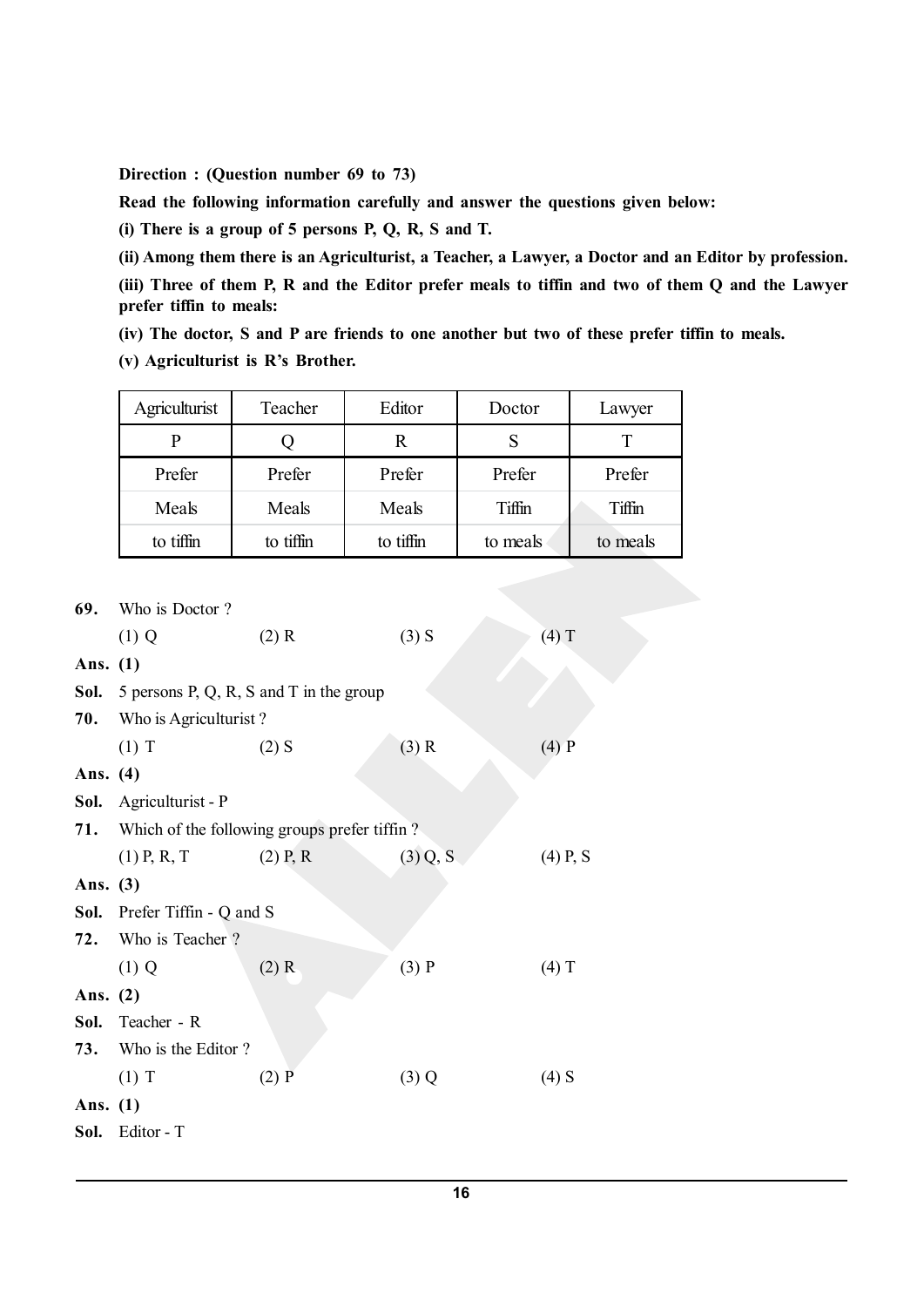**Direction : [Question number 74 and 75]**

**In each of the questions given below, two statements I and II are followed by the conclusions numbered** 1 and 2 **. Read the conclusion and give the answer.**

74. Statement (I) : All women are mothers

(II) : All mothers are sisters

Conclusion (1) : All women are sisters

- (2) : Some women are not sisters
- (1) Only conclusion (1) follows (2) Only conclusion (2) follows
- (3) Either conclusion (1) or (2) follow (4) Neither conclusion (1) nor (2) follows





|     | Conclustion $(1)$ | : All women are sisters      |
|-----|-------------------|------------------------------|
|     | Conclusion $(2)$  | : Some women are not sisters |
| 75. | Statement (I)     | : Some books are Tables      |
|     | (II)              | : Some Tables are pencils    |
|     | Conclusion $(1)$  | : All books are pencils      |
|     | (Z)               | : Some pencils are books     |
|     |                   |                              |

- (1) Only conclusion (1) follows (2) Only conclusion (2) follows
- (3) Either conclusion (1) or (2) follow (4) Neither conclusion (1) nor (2) follows
- **Ans. (4)**

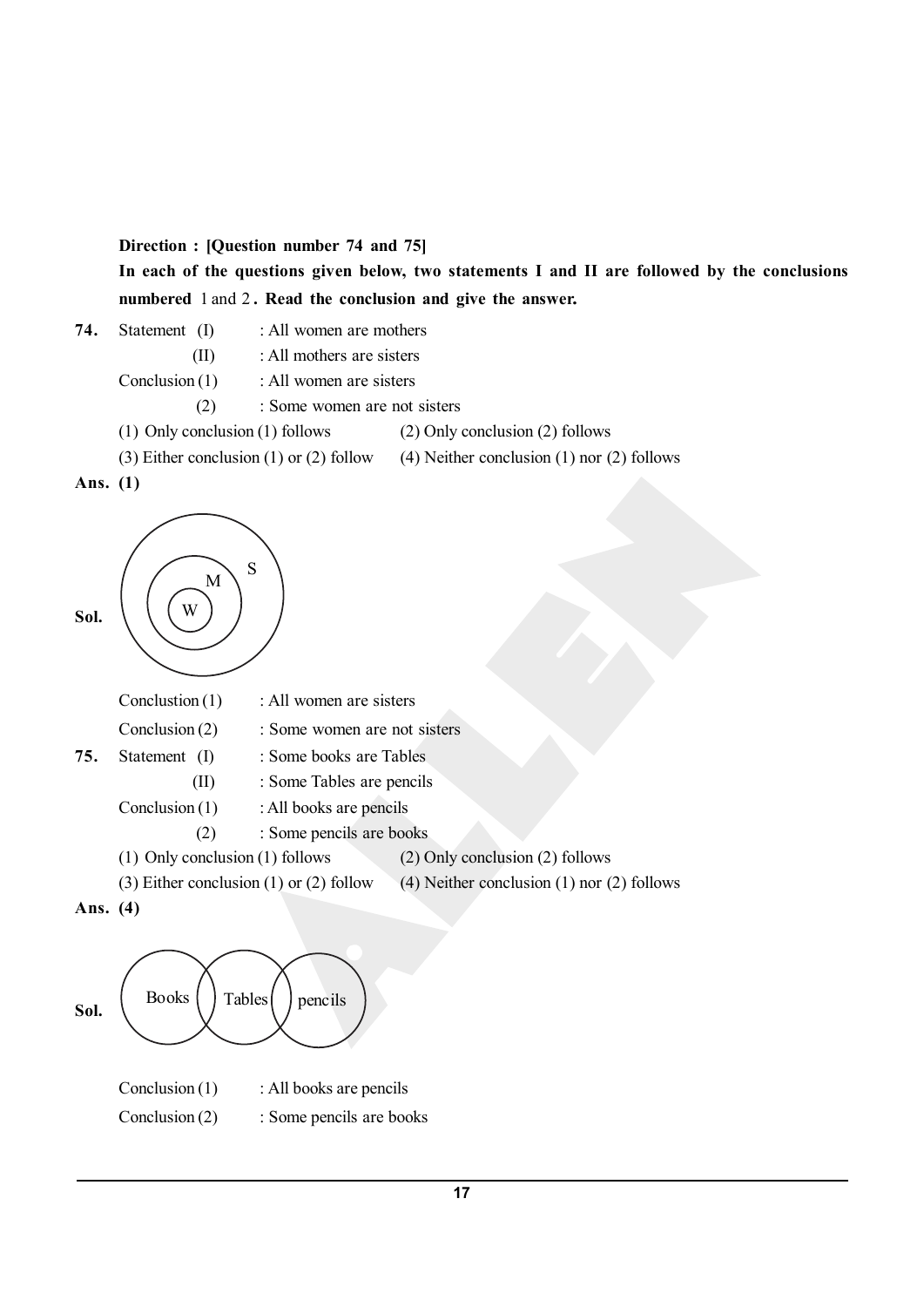**Direction : (Question number 76 to 80)**

**Out of the four figures (1), (2), (3), (4) given in each problem, three are similar in a certain way. One figure is not like other three. Select that figure.**

**76.** I O N U ( )1 ( ) 2 ( )3 ( ) 4

**Ans. (3)**



**77.** 4851 39 42 6 20 4 2 718 ( )1 ( ) 2 ( )3 ( ) 4

**Ans. (3)**

**Sol.** Sum of all digits is '18' except for option '3'

$$
78. \begin{array}{|c|c|c|c|}\n\hline\n\circ & \circ \\
\hline\n\circ & \circ \\
\hline\n\circ & \circ \\
\hline\n\circ & \circ \\
\hline\n\circ & \circ \\
\hline\n\circ & \circ \\
\hline\n\circ & \circ \\
\hline\n\circ & \circ \\
\hline\n\circ & \circ \\
\hline\n\circ & \circ \\
\hline\n\circ & \circ \\
\hline\n\circ & \circ \\
\hline\n\circ & \circ \\
\hline\n\circ & \circ \\
\hline\n\circ & \circ \\
\hline\n\circ & \circ \\
\hline\n\circ & \circ \\
\hline\n\circ & \circ \\
\hline\n\circ & \circ \\
\hline\n\circ & \circ \\
\hline\n\circ & \circ \\
\hline\n\circ & \circ \\
\hline\n\circ & \circ \\
\hline\n\circ & \circ \\
\hline\n\circ & \circ \\
\hline\n\circ & \circ \\
\hline\n\circ & \circ \\
\hline\n\circ & \circ \\
\hline\n\circ & \circ \\
\hline\n\circ & \circ \\
\hline\n\circ & \circ \\
\hline\n\circ & \circ \\
\hline\n\circ & \circ \\
\hline\n\circ & \circ \\
\hline\n\circ & \circ \\
\hline\n\circ & \circ \\
\hline\n\circ & \circ \\
\hline\n\circ & \circ \\
\hline\n\circ & \circ \\
\hline\n\circ & \circ \\
\hline\n\circ & \circ \\
\hline\n\circ & \circ \\
\hline\n\circ & \circ \\
\hline\n\circ & \circ \\
\hline\n\circ & \circ \\
\hline\n\circ & \circ \\
\hline\n\circ & \circ \\
\hline\n\circ & \circ \\
\hline\n\circ & \circ \\
\hline\n\circ & \circ \\
\hline\n\circ & \circ \\
\hline\n\circ & \circ \\
\hline\n\circ & \circ \\
\hline\n\circ & \circ \\
\hline\n\circ & \circ \\
\hline\n\circ & \circ \\
\hline\n\circ & \circ \\
\hline\n\circ & \circ \\
\hline\n\circ & \circ \\
\hline\n\circ & \circ \\
\hline\n\circ & \circ \\
\hline\n\circ & \circ \\
\hline\n\circ & \circ \\
\hline\n\circ & \circ \\
\hline\n\circ & \circ \\
\hline\n\circ & \circ \\
\hline\n\circ & \circ \\
\hline\n\circ & \circ \\
\hline\n\circ & \circ \\
\hline\n\circ & \circ \\
\hline\n\circ & \circ \\
\hline\n\circ & \circ \\
\hline\n\circ & \circ \\
\hline\n\circ & \circ \\
$$

**Ans. (2)**

**Sol.** By Observation

79. 
$$
\frac{1}{\binom{1}{1}} \frac{1}{\binom{2}{1}} \frac{1}{\binom{3}{1}} \frac{1}{\binom{4}{1}}
$$

**Ans. (2)**

**Sol.** By Observation (All are symmetric partition except option '2')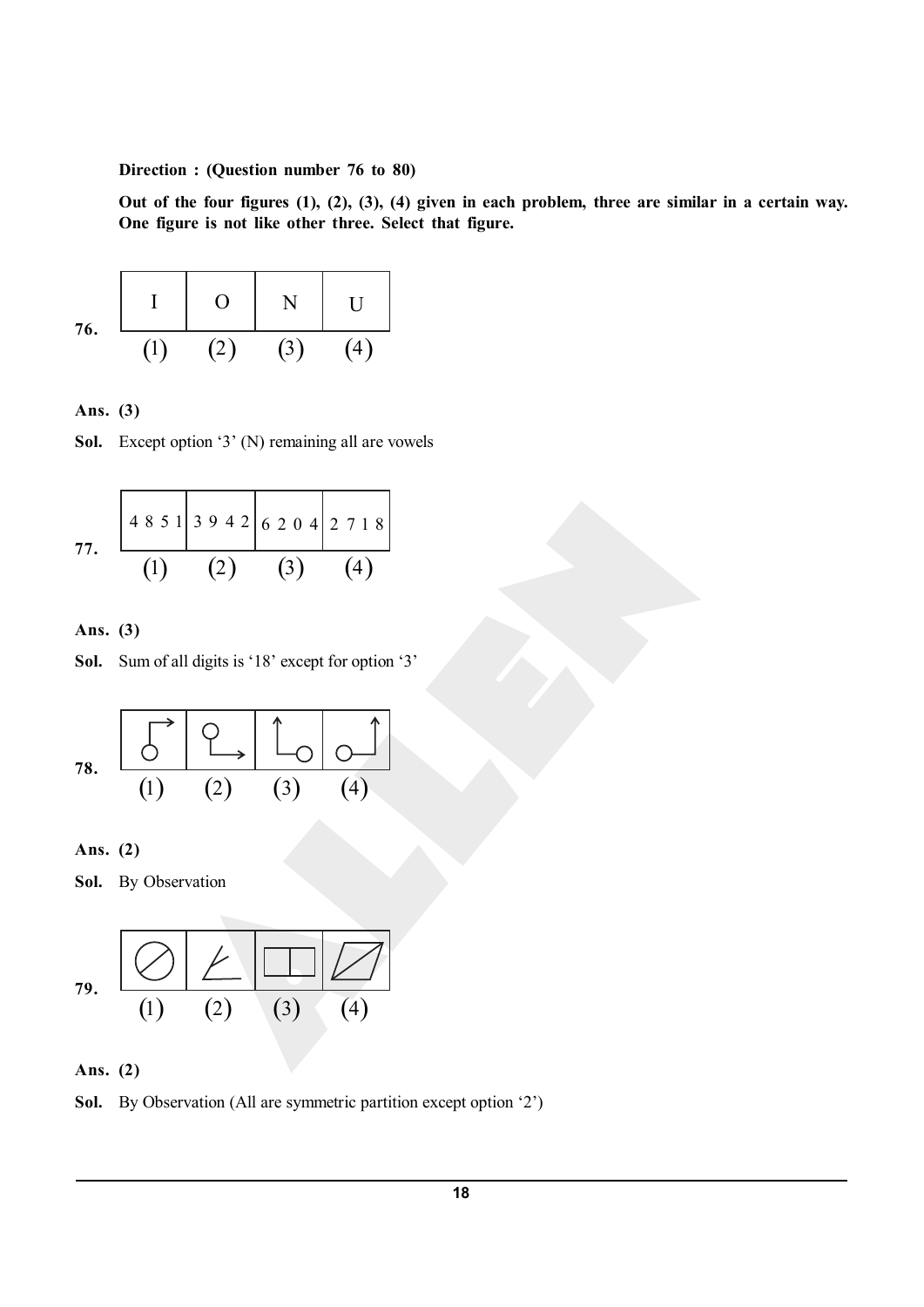

**Ans. (3)**

**81.**

**Sol.** By Observation (Pattern of shading)



**Ans. (3)**

**Sol.** Alternatively ' $\bullet$ ' and ' $\bullet$ ' changing and shifting one more clockwise so answer is option (3)



**Ans. (1)**

Sol. By observation (Rotating 90° clockwise every time)



**Ans. (1)**

**Sol.** By observation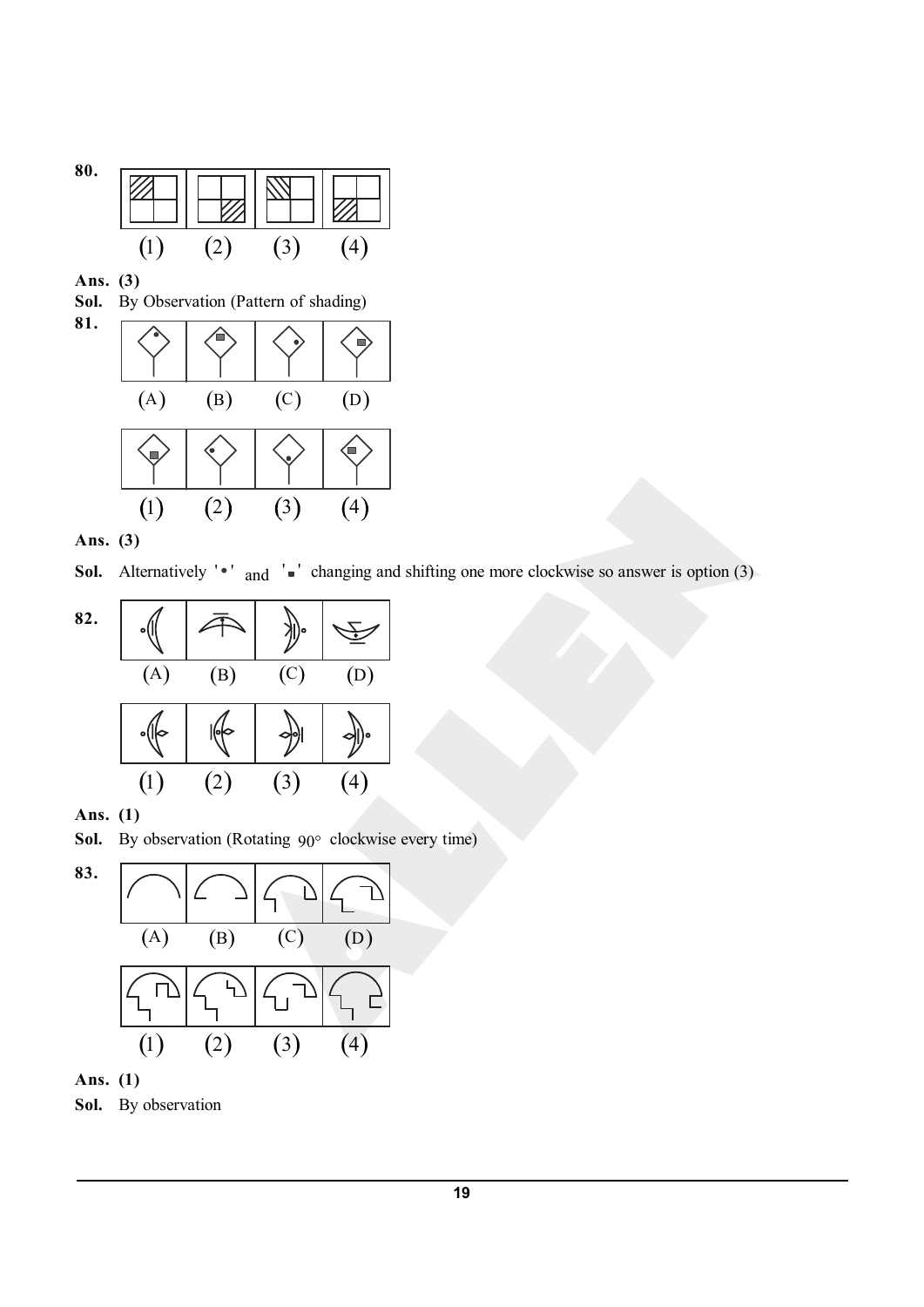

**Sol.** By observation

85. 
$$
\begin{array}{c|c|c|c|c} |||| & |||| \end{array}
$$
 (85. 
$$
\begin{array}{c|c|c} |||| & |||| \end{array}
$$
 (86. 
$$
\begin{array}{c|c|c} (A) & (B) & (C) & (D) \end{array}
$$

$$
(1) (2) (3) (4)
$$

# **Ans. (2)**

**Sol.** By observation

## **Direction : (Question number 86 to 88)**

Figures A and B are related in some manner. Find the same relationship between figures C and D by choosing the alternatives  $(1)$ ,  $(2)$ ,  $(3)$  or  $(4)$  to replace the figure in D.



# **Ans. (1)**

**Sol.** By observation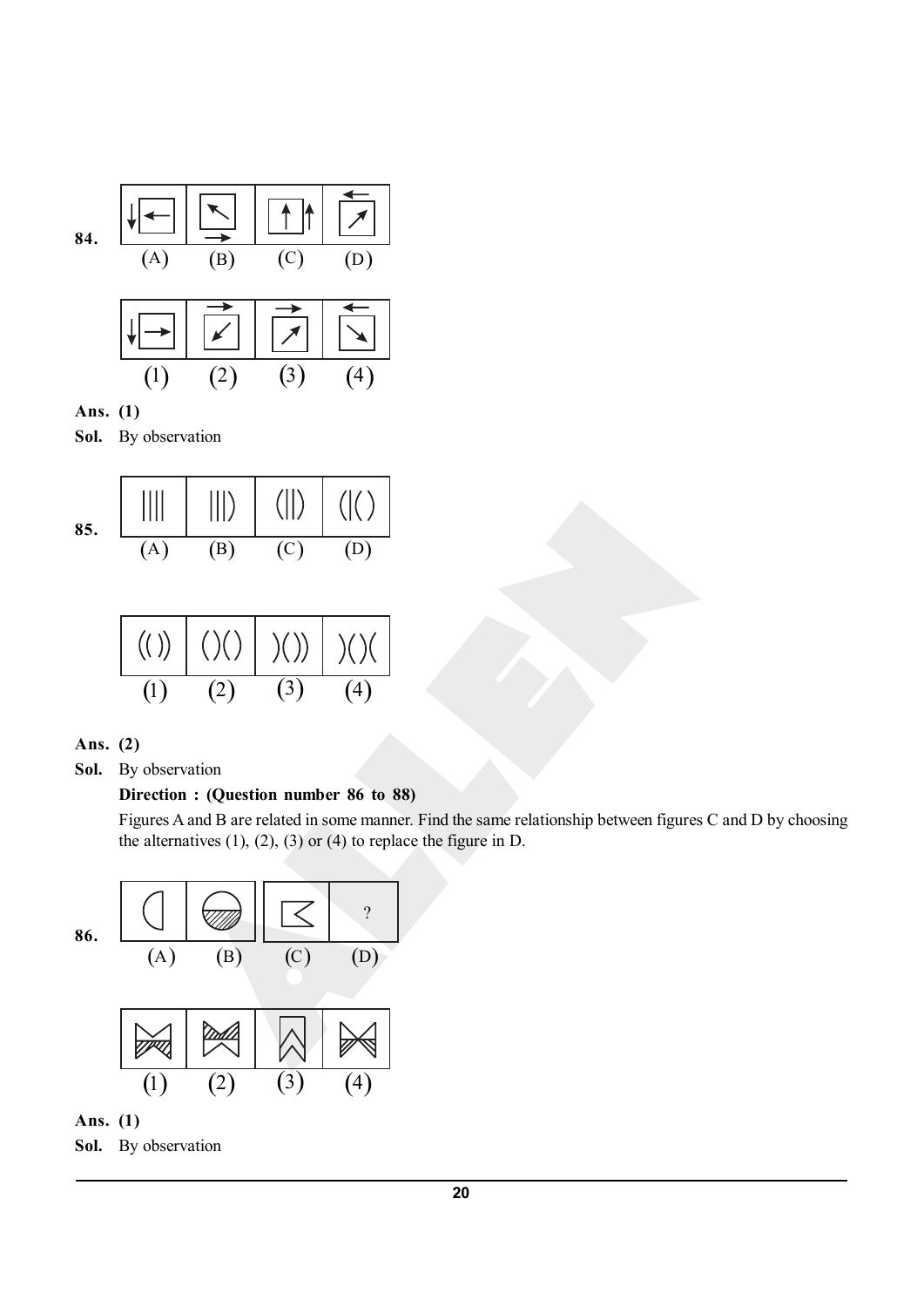



Sol. By observation (Same shape shadded small fig is placed inside)



**Sol.** By observation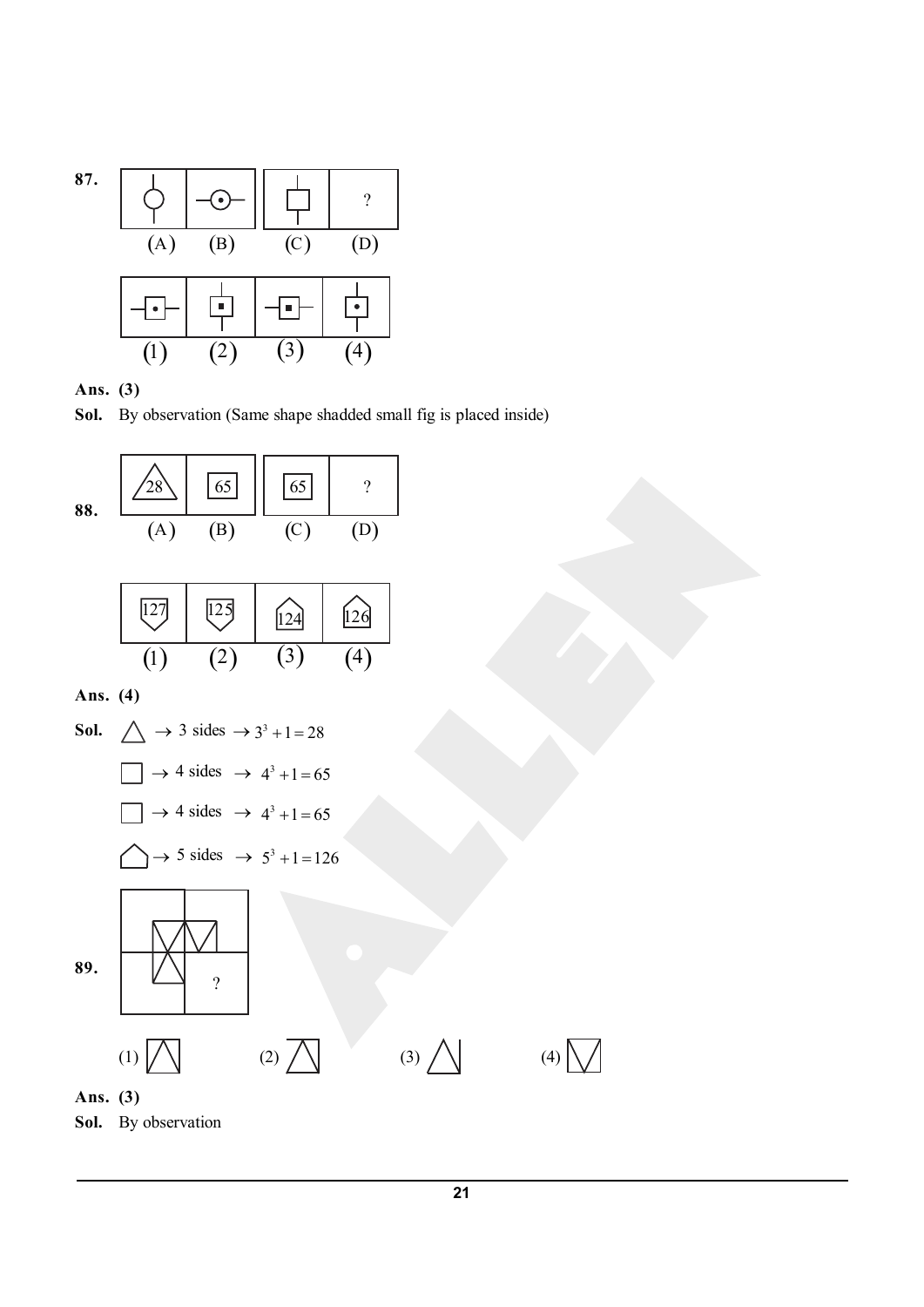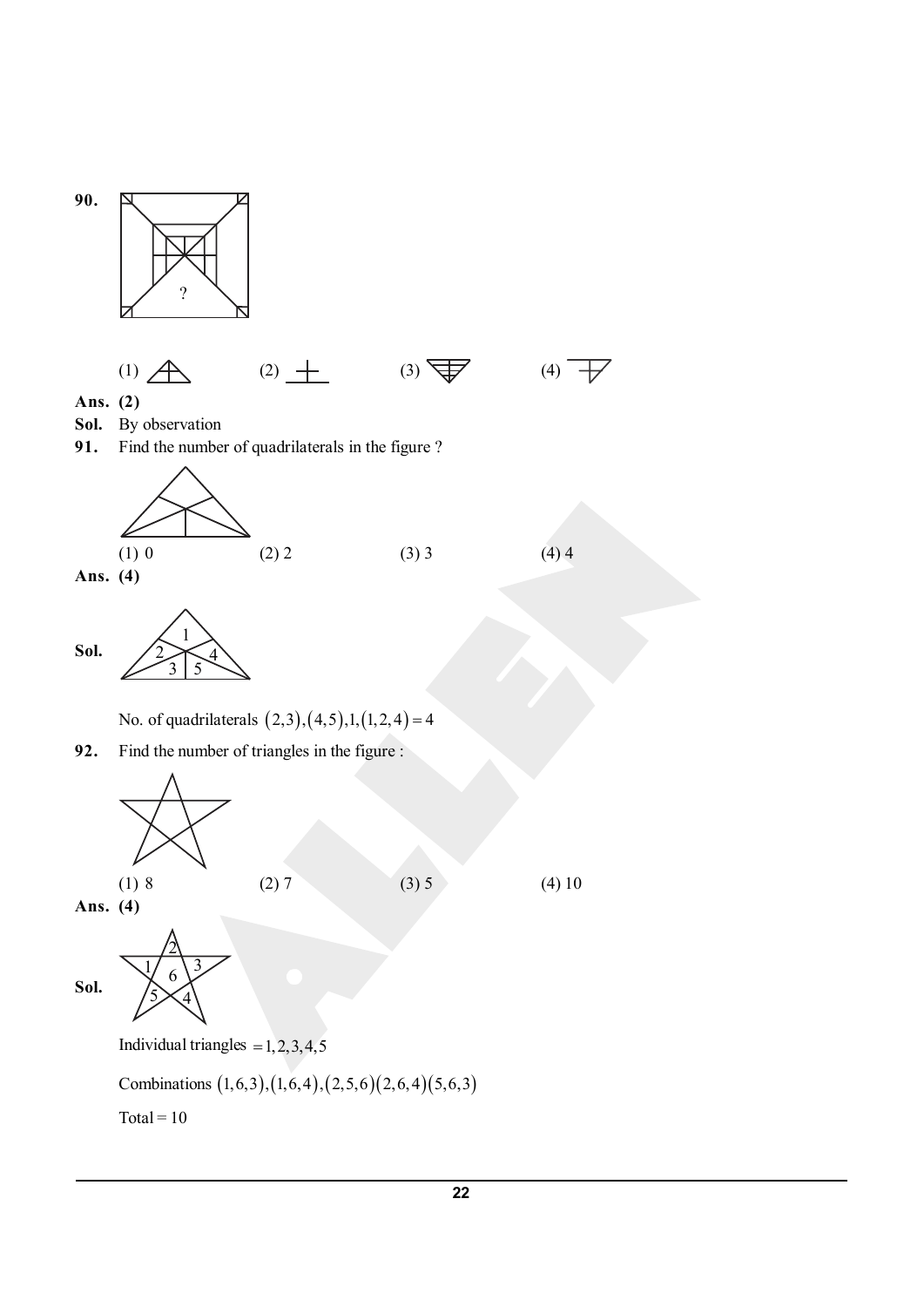**93.** When a box is unfolded, the figure looked like the given one. What are the faces opposite to 4 and 5 respectively?





Numbers opposite to 4 and 5 are 6 and 2

**94.** A die is thrown three times and its three different positions are given below. Find the number on the face opposite to 3.